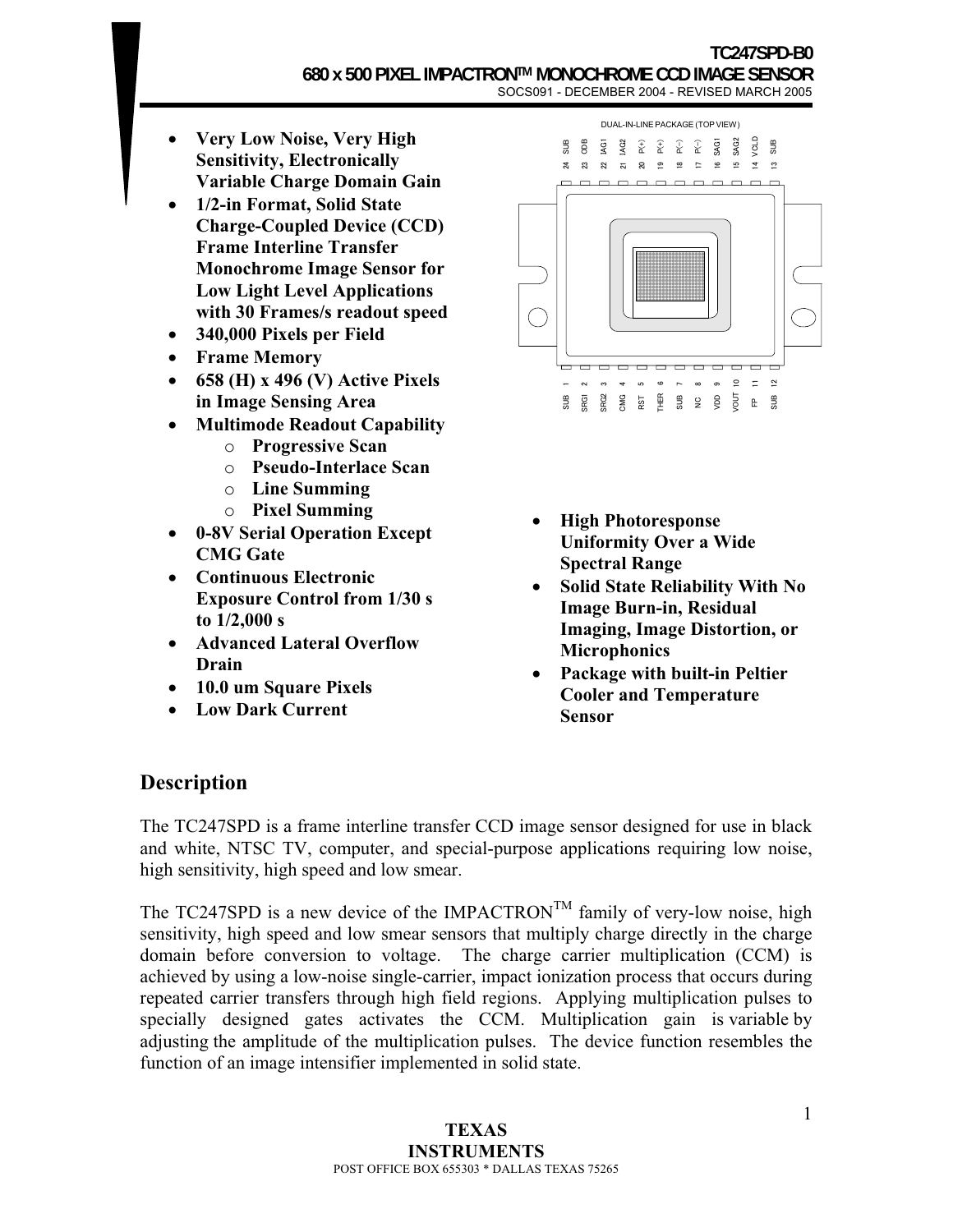The image-sensing area of the TC247SPD is configured into 500 lines with 680 pixels in each line. 20 pixels are reserved in each line for dark reference. The blooming protection is based on an advanced lateral overflow drain concept that does not reduce NIR response. The sensor can be operated in the progressive scan mode and can capture a full 340,000 pixels in one image field. The frame interline transfer from the image sensing area to the memory area is implemented to minimize image smear. After charge is integrated and stored in the memory it is available for readout in the next cycle. This is accomplished by using a unique serial register design that includes special charge multiplication pixels.

The TC247SPD sensor is built using TI-proprietary advanced Split-Gate Virtual-Phase CCD (SGVPCCD) technology, which provides devices with wide spectral response, high quantum efficiency (QE), low dark current, and high response uniformity.

This MOS device contains limited built-in protection. During storage or handling, the device leads should be shorted together or the device should be placed in conductive foam. In a circuit, unused inputs should always be connected to Vss. Under no circumstances should pin voltages exceed absolute maximum ratings. Avoid shorting OUT to Vss during operation to prevent damage to the amplifier. The device can also be damaged if the output and ADB terminals are reverse-biased and excessive current is allowed to flow. Specific guidelines for handling devices of this type are contained in the publication "Guidelines for Handling Electrostatic-Discharge-Sensitive (ESD) Devices and Assemblies" available from Texas Instruments.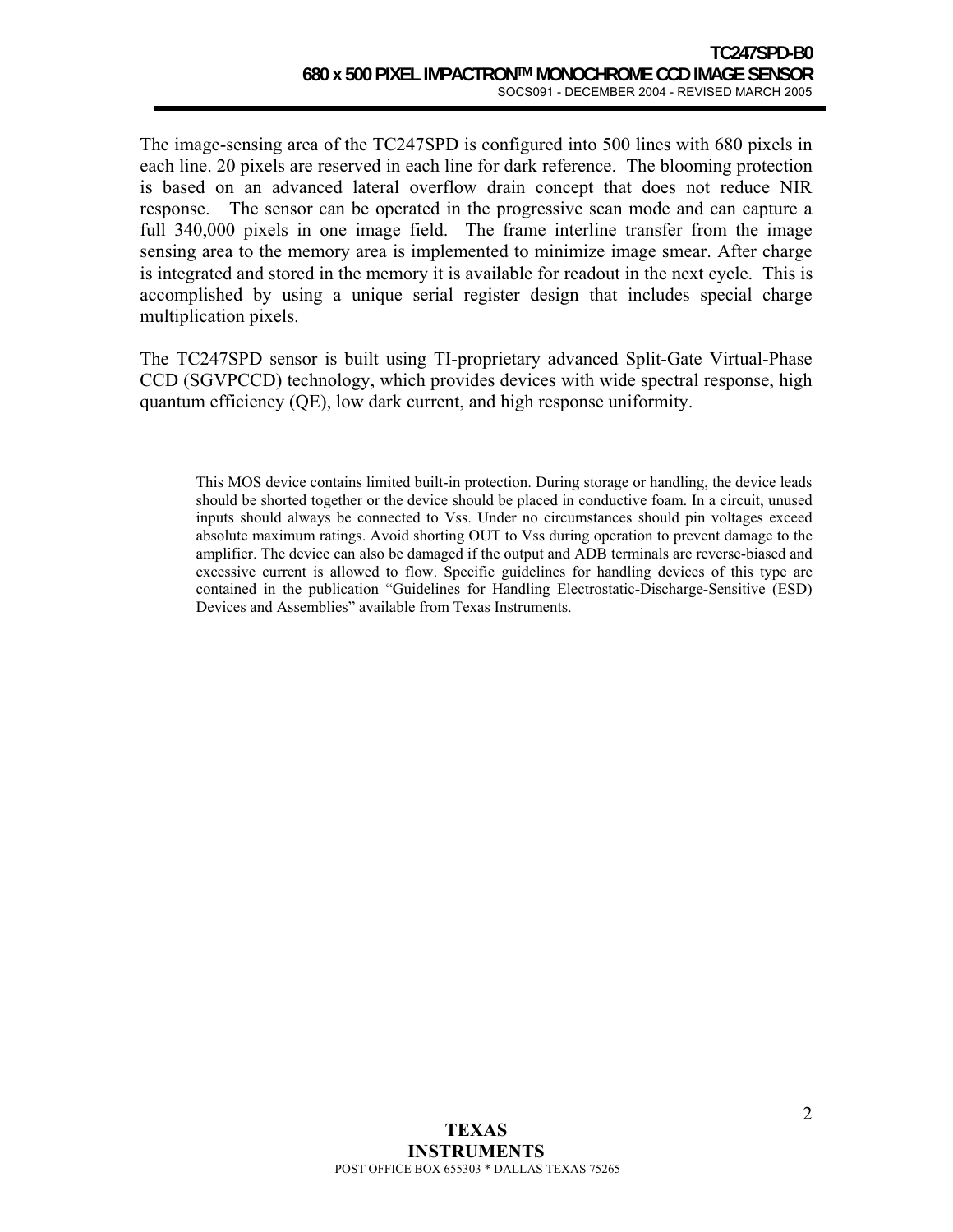

For stable operation, a decoupling capacitor (1uF,  $>5V$ ) needs to be connected externally from the package FP pin to SUB.



**TEXAS INSTRUMENTS**  POST OFFICE BOX 655303 \* DALLAS TEXAS 75265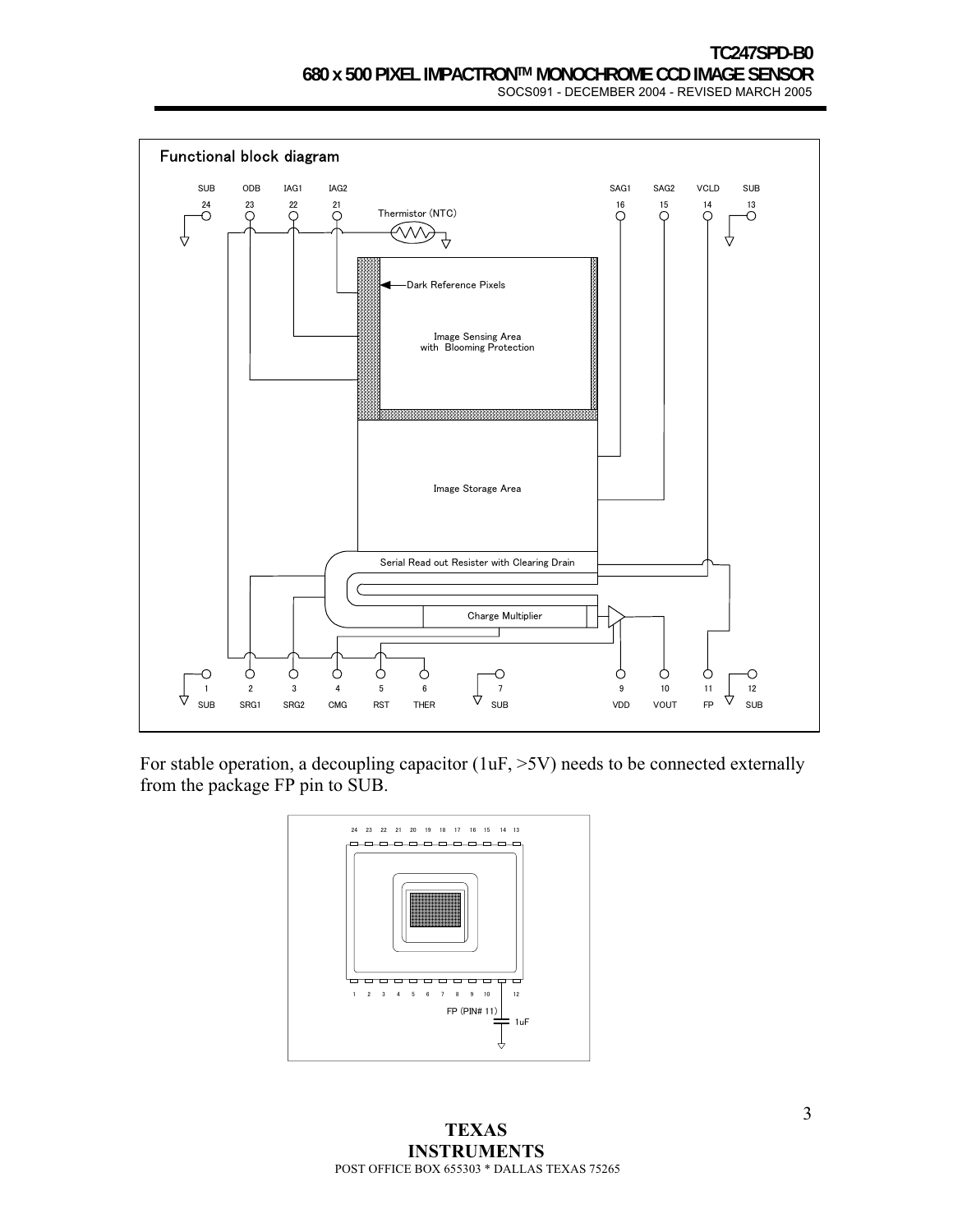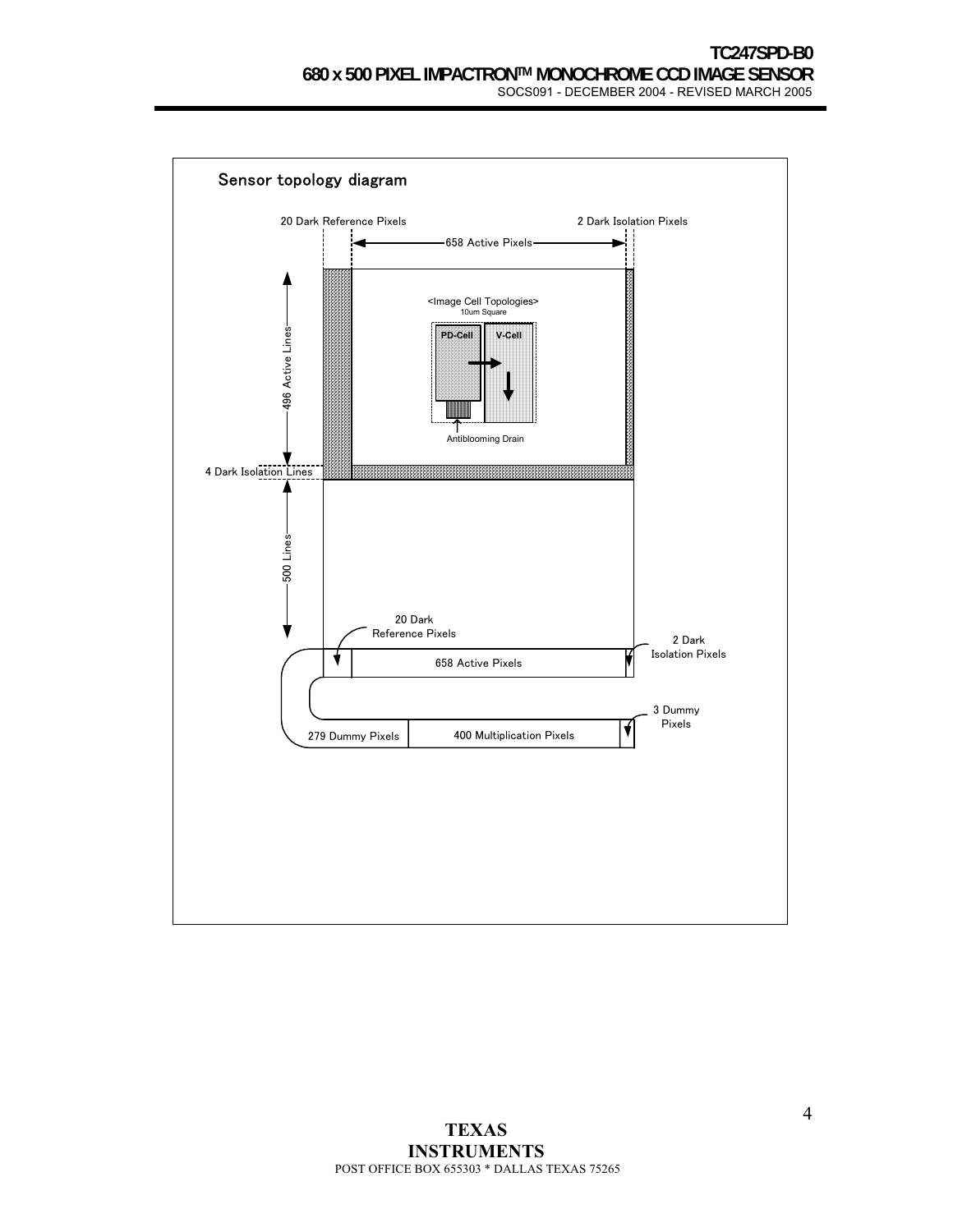| Terminal name, No. |                | I/O         | <b>Description</b>                                       |  |
|--------------------|----------------|-------------|----------------------------------------------------------|--|
| <b>SUB</b>         | 1,7,12,13,24   |             | Chip substrate                                           |  |
| SRG1               | 2              | $\mathbf I$ | Serial register gate-1                                   |  |
| SRG <sub>2</sub>   | 3              |             | Serial register gate-2                                   |  |
| <b>CMG</b>         | $\overline{4}$ |             | Charge multiplication gate                               |  |
| <b>RST</b>         | 5              | I           | Reset gate                                               |  |
| <b>THER</b>        | 6              | I           | Thermistor (NTC: Negative Temperature Coefficient)       |  |
| NC                 | 8              |             | No connection                                            |  |
| <b>VDD</b>         | 9              | I           | Supply voltage for amplifiers                            |  |
| <b>OUT</b>         | 10             | $\Omega$    | Output signal, multiplier channel                        |  |
| FP                 | 11             |             | Field plate (connect external capacitor)                 |  |
| <b>VCLD</b>        | 14             | I           | Supply voltage for Clearing drain & ESD protect circuits |  |
| SAG <sub>2</sub>   | 15             |             | Storage area gate-2                                      |  |
| SAG1               | 16             |             | Storage area gate-1                                      |  |
| $P(-)$             | 17,18          | I           | Peltier cooler power supply - negative                   |  |
| $P(+)$             | 19,20          | I           | Peltier cooler power supply - positive                   |  |
| IAG2               | 21             | I           | Image area gate-2                                        |  |
| IAG1               | 22             | I           | Image area gate-1                                        |  |
| <b>ODB</b>         | 23             |             | Supply voltage for anti-blooming drain                   |  |

## **Terminal functions**

## **Detailed description**

The TC247SPD consists of five basic functional blocks: The image-sensing area, the image–storage area, the serial register, the charge multiplier, and the charge detection node with buffer amplifier. The location of each of these blocks is identified in the functional block diagram.

## **Image-sensing and storage areas**

As light enters the silicon in the image-sensing area, electrons are generated and collected in potential wells of the pixels. Applying a suitable DC bias to the antiblooming drain provides blooming protection. The electrons that exceed a specific level, determined by the ODB bias, are drained away from the pixels. After the integration cycle is completed by applying a PD-cell readout pulse to IAG2, charge is transferred from the PD-cell into the V-cell and then quickly transferred into the storage cell where it waits for readout. The lines can be readout from the memory in a sequential order to implement progressive scan, or 2 lines can be summed together to implement a pseudo-interlace scan. 20 columns at the left edge and 2 columns at the right edge of the image-sensing area are shielded from the incident light. These pixels provide the dark reference used in subsequent video-processing circuits to restore the video-black level.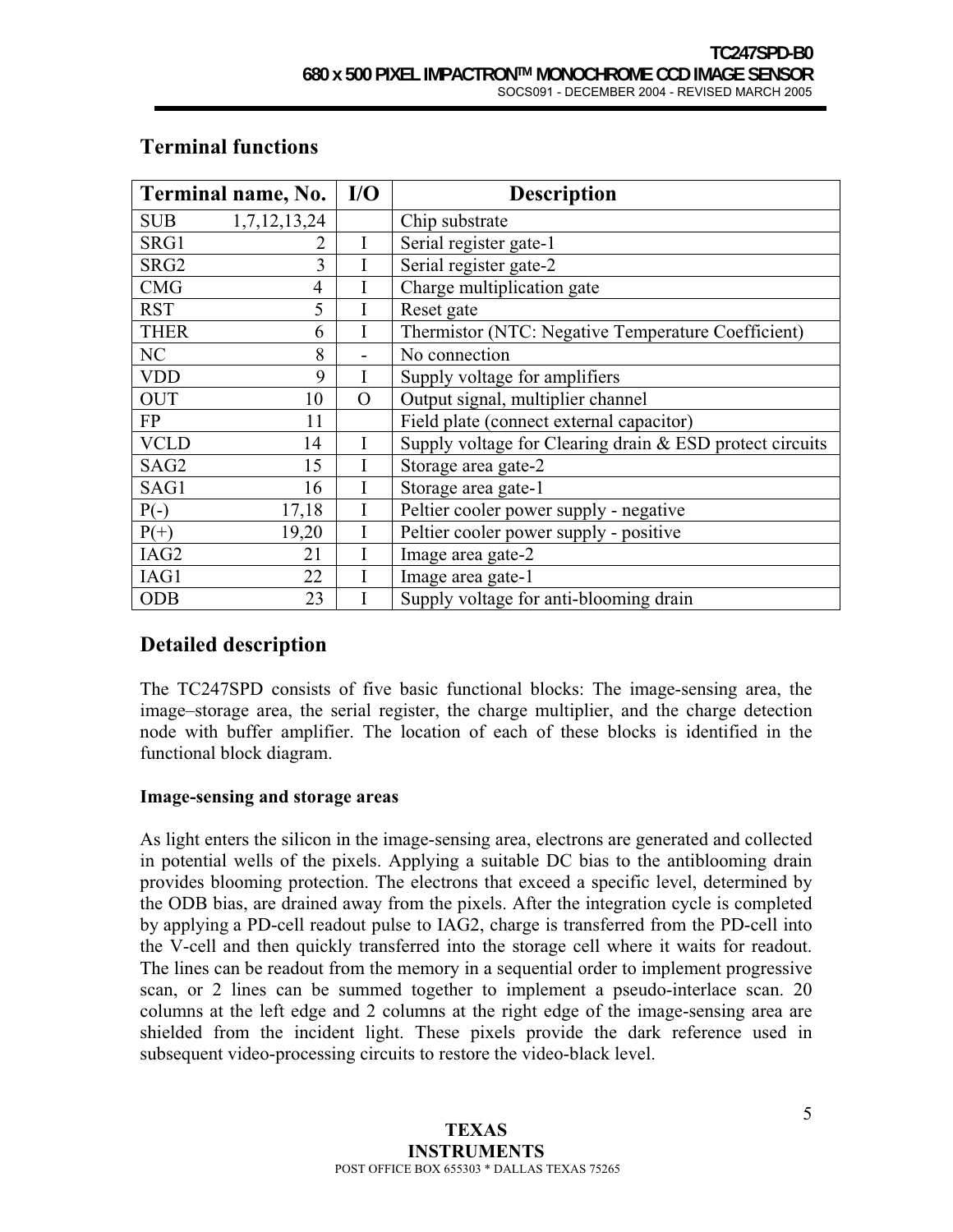Additionally, 4 dark lines, located between the image sensing area and the image-storage area, were added to the array for isolation.

### **Advanced lateral overflow drain**

Each pixel is constructed with the advanced lateral overflow drain structure. By varying the DC bias of the anti-blooming drain it is possible to control the blooming protection level and trade it for well capacity.

### **Electronic exposure control**

Precise exposure control timing on a frame-by-frame basis is possible. The integration time can be arbitrarily shortened from its nominal length by clearing residual charge from the PD-cell. To do this, apply a PD-cell clear pulse to IAG2, which marks the beginning of integration.

## **Serial register and charge multiplier**

The serial register of TC247SPD image sensor consists of only poly-silicon gates. It operates at high speed, being clocked from 0V to 8V. This allows the sensor to work at 30 frames/s. The serial register is used for transporting charge stored in the pixels of the memory lines to the output amplifier. The TC247SPD device has a serial register with twice the standard length. The first half has a conventional design that interfaces with the memory as it would in any other CCD sensor. The second half, however, is unique and includes 400 charge multiplication stages with a number of dummy pixels that are needed to transport charge between the active register blocks and the output amplifier. Charge is multiplied as it progresses from stage to stage in the multiplier toward the charge detection node. The charge multiplication level depends on the amplitude of the multiplication pulses (approximately 15V~22V) applied to the multiplication gate. Due to the double length of the register, first 2 lines in each field or frame scan do not contain valid data and should be discarded.

### **Charge detection node and buffer amplifier**

The last element of the charge detection and readout chain is the charge detection node with the buffer amplifier. The charge detection node is using a standard Floating Diffusion (FD) concept followed by an on-chip, dual-stage, source-follower buffer. Applying a pulse to the RST pin resets the detection node. Pixel charge summing function can be easily implemented by skipping the RST pulses. To achieve the ultimate sensor performance it is necessary to eliminate kTC noise. This is typically accomplished by using CDS (correlated double sampling) processing techniques. IMPACTRON<sup>TM</sup> devices have the potential for detecting single electrons (photons) when cooled sufficiently.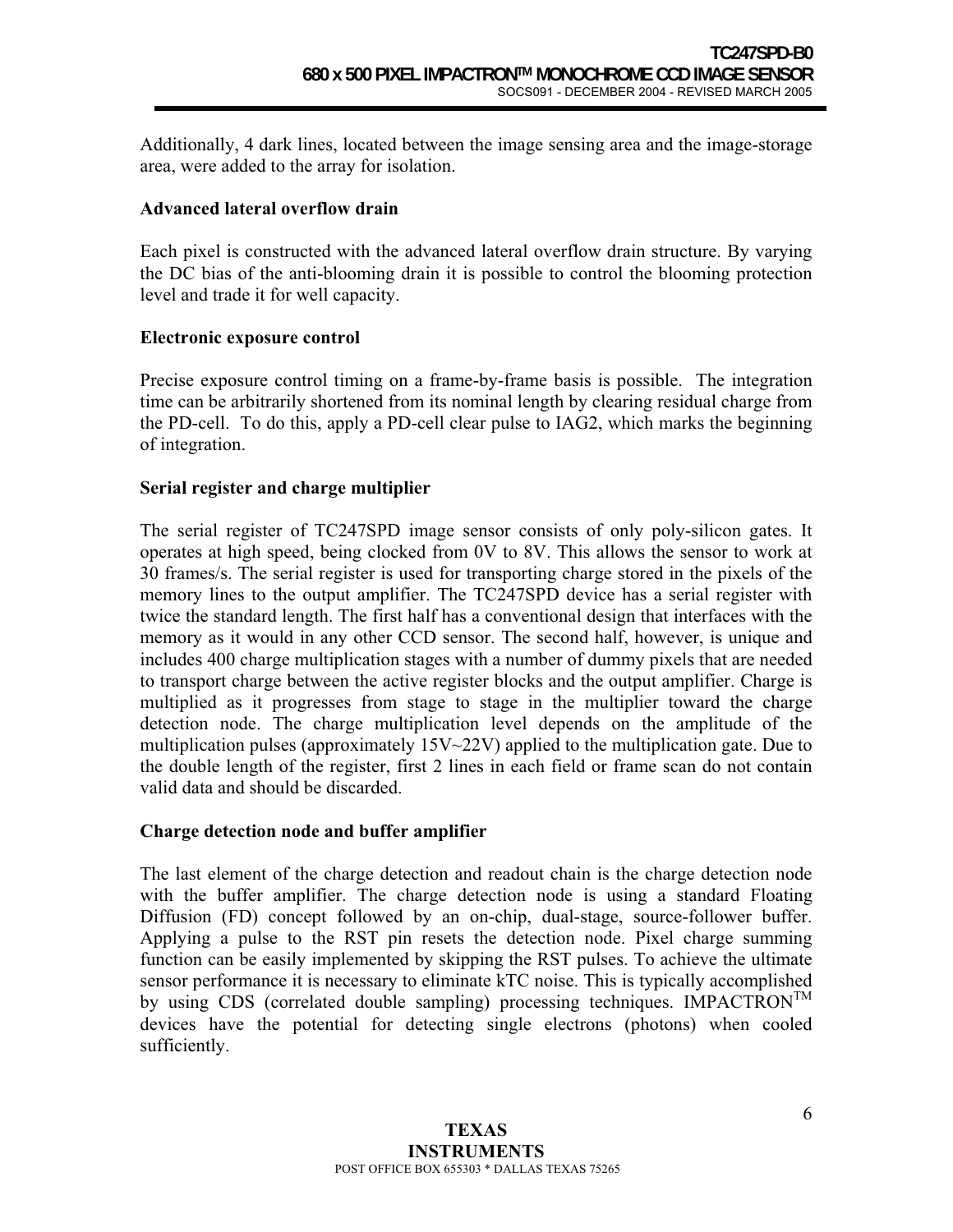## **Absolute maximum ratings over operating free-air temperature range (unless otherwise noted)\***

| Supply voltage range, Vss: VDD, VCLD (see Note1) | 0V to 15V                                   |
|--------------------------------------------------|---------------------------------------------|
| Supply voltage range, Vss: ODB                   | 0V to 22V                                   |
| Input voltage range, Vi: IAG1, SAG1, SAG2        | $-10V$ to $10V$                             |
| Input voltage range, Vi: IAG2                    | $-10V$ to $13V$                             |
| Input voltage range, Vi: SRG1, SRG2, RST         | 0V to 10V                                   |
| Input voltage range, Vi: CMG                     | $-5V$ to $22V$                              |
| Supply voltage range, Vcool: P+ (see Note2)      | $0V$ to $5.5V$                              |
| Supply current range, Icool: $P+$ (see Note2)    | 0A to 1.4A                                  |
| Supply current range, Ith: THER                  | $0A$ to $0.31mA$                            |
| Operating free-air temperature range, Ta         | -20 $^{\circ}$ C to 55 $^{\circ}$ C         |
| Storage temperature range, Tstg                  | -30 $\rm{^{\circ}C}$ to 85 $\rm{^{\circ}C}$ |
| Dew point inside the package (see Note2)         | Less than $-20^{\circ}$ C                   |
|                                                  |                                             |

\* Stresses beyond those listed under "absolute maximum ratings" may cause permanent damage to the device. These are stress ratings only, and functional operation of the device at these or any other conditions beyond those indicated under "recommended operating conditions" is not implied. Exposure to absolute-maximum-rated conditions for extended periods may affect the device reliability.

Notes:

- 1. All voltage values are with respect to substrate terminal.
- 2. The peltier cooler generates heat during cooling process. Heat must be removed through an external heat sink. In order to avoid condensation upon the surface do not cool the CCD to less than -20 degrees C.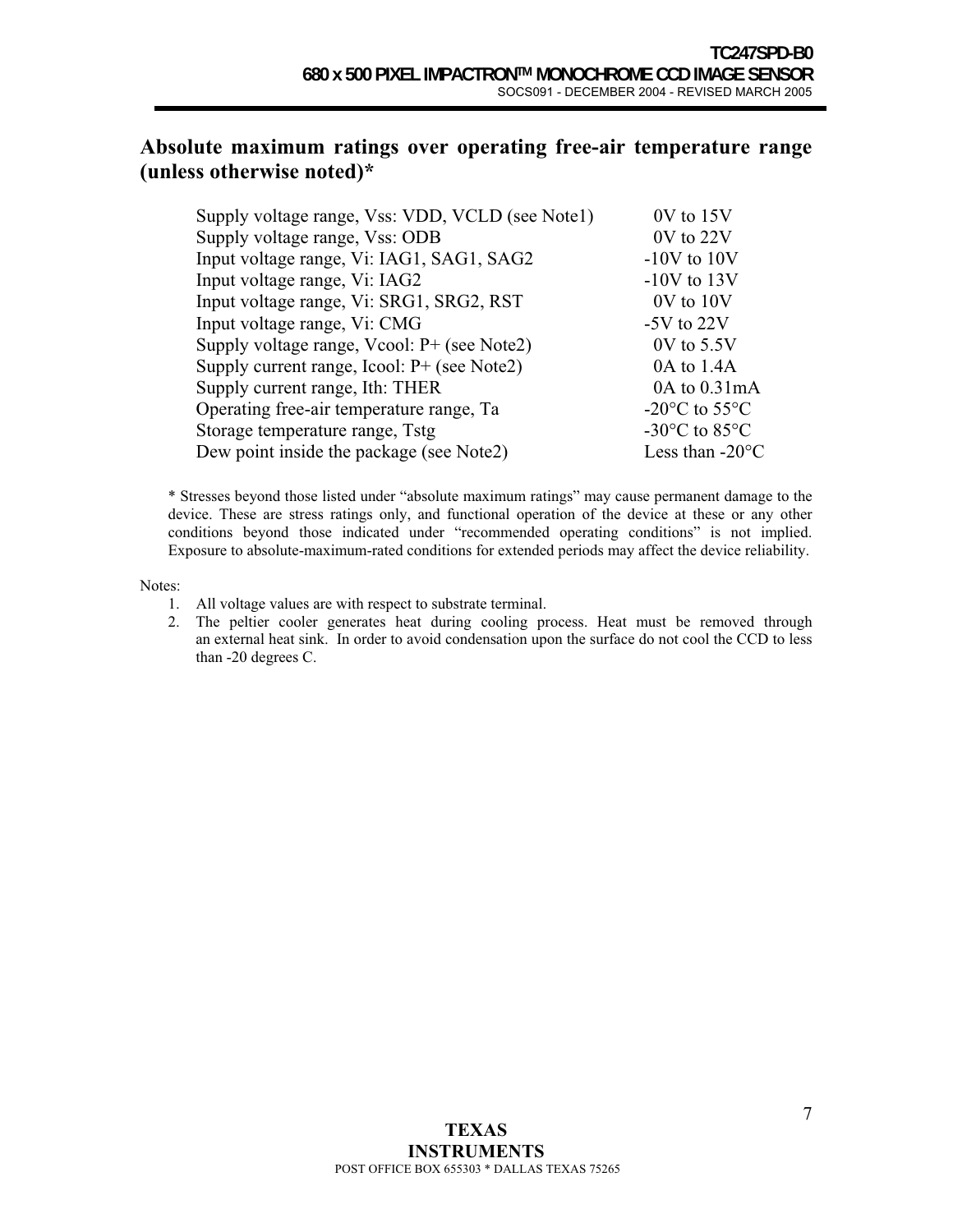| <b>Description</b>               |                  |      |         |        | <b>MIN NOM MAX</b> | <b>UNIT</b>     |  |
|----------------------------------|------------------|------|---------|--------|--------------------|-----------------|--|
| Substrate bias, Vss              |                  |      |         | 0.0    |                    |                 |  |
|                                  | <b>VDD</b>       |      | 13.5    | 14.0   | 14.5               | $\mathbf V$     |  |
| Supply voltage, Vdd              | <b>VCLD</b>      |      | 13.5    | 14.0   | 14.5               |                 |  |
|                                  | $ODB*$           |      | 4.5     |        | 6.5                |                 |  |
|                                  | IAG1             | High | 3.0     | 3.3    | 3.6                |                 |  |
|                                  |                  | Low  | $-5.8$  | $-5.5$ | $-5.2$             |                 |  |
|                                  |                  | High | 9.5     | 10.0   | 10.5               |                 |  |
|                                  | IAG2             | Mid  | 3.0     | 3.3    | 3.6                |                 |  |
|                                  |                  | Low  | $-5.8$  | $-5.5$ | $-5.2$             | V               |  |
|                                  |                  | High | 3.0     | 3.3    | 3.6                |                 |  |
|                                  | SAG1             | Low  | $-5.8$  | $-5.5$ | $-5.2$             |                 |  |
|                                  | SAG2             | High | 3.0     | 3.3    | 3.6                |                 |  |
| Input voltage, Vi                |                  | Low  | $-5.8$  | $-5.5$ | $-5.2$             |                 |  |
|                                  | SRG1             | High | 7.5     | 8.0    | 8.5                |                 |  |
|                                  |                  | Low  |         | 0.0    |                    |                 |  |
|                                  |                  | High | 7.5     | 8.0    | 8.5                |                 |  |
|                                  | SRG <sub>2</sub> | Low  |         | 0.0    |                    |                 |  |
|                                  | $CMG**$          | High | $7.0\,$ |        | 22.0               |                 |  |
|                                  |                  | Low  | $-3.0$  | $-2.5$ | $-2.0$             |                 |  |
|                                  | <b>RST</b>       | High | 5.5     | 6.0    | 6.5                |                 |  |
|                                  |                  | Low  |         | 0.0    |                    |                 |  |
|                                  | SAG1, SAG2       |      |         | 1.5    |                    |                 |  |
|                                  | IAG1, IAG2       |      |         | 1.5    |                    | <b>MHz</b>      |  |
| Clock Frequency, fck             | SRG1, SRG2, RST  |      |         | 12.5   | 25.0               |                 |  |
|                                  | CMG              |      |         | 12.5   | 25.0               |                 |  |
| Load capacitance                 | <b>OUT</b>       |      |         |        | 6.0                | PF              |  |
| Dew point inside the package *** |                  |      |         |        | $-20$              | $\rm ^{\circ}C$ |  |
| Operating free-air temperature   |                  |      | $-20$   | 25     | 55                 | $\overline{C}$  |  |

# **Recommended operating conditions**

\* Adjustment within the specified MIN – MAX range is required to optimize performance.<br>\*\* Charge multiplication gain depends on high layel of the CMG and temperature

\*\* Charge multiplication gain depends on high level of the CMG and temperature.<br>\*\*\* -20 degrees should be the minimum temperature of the cooled CCD.

-20 degrees should be the minimum temperature of the cooled CCD.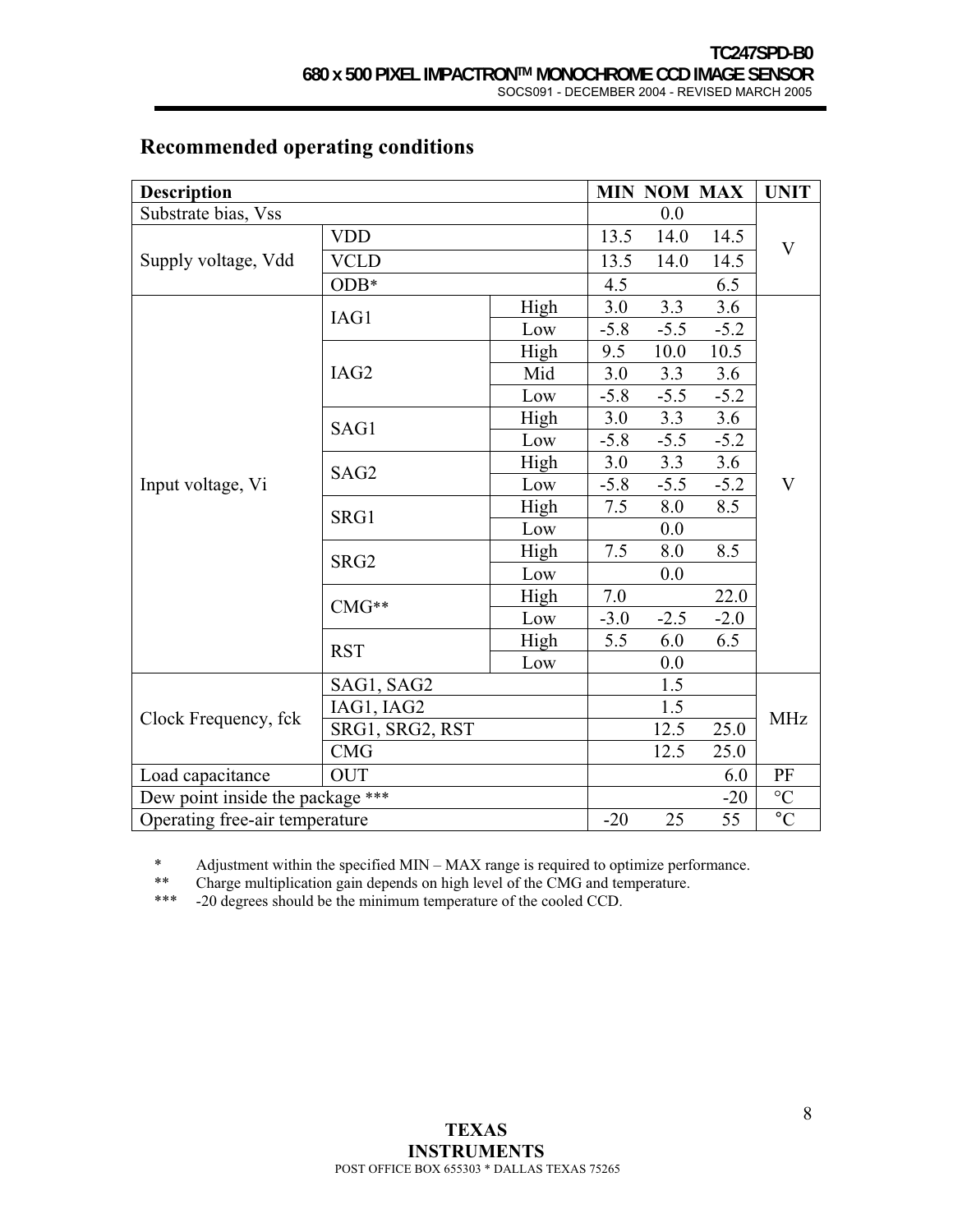# **Electrical characteristics over recommended operating ranges of supply voltage at operating free-air temperature (unless otherwise noted)**

| <b>PARAMETER</b>                                   |                   |                | <b>TYP</b>              | <b>MAX</b> | <b>UNIT</b> |  |
|----------------------------------------------------|-------------------|----------------|-------------------------|------------|-------------|--|
| Charge multiplication gain *                       |                   |                | 200                     | 2000       |             |  |
| Excess noise factor for typical CCM gain (Note 3)  |                   |                | 1.4                     |            |             |  |
| Dynamic range without CCM gain                     |                   |                | 63                      |            | dB          |  |
| Dynamic range with typical CCM gain (Note 4)       |                   |                | 75                      |            | dB          |  |
| Charge conversion gain without CCM gain (Note 5)   |                   |                | 14                      |            | uV/e        |  |
| $\tau$ Signal-response delay time (Note 6)         |                   |                | 16                      |            | ns          |  |
| Output resistance                                  |                   |                | 320                     |            | $\Omega$    |  |
| Amp. Noise-equivalent signal without CCM gain **   |                   |                | 20                      |            | e           |  |
| Amp. Noise-equivalent signal with typ. CCM gain ** |                   |                | 1.0                     |            | e           |  |
| Response linearity with no CCM gain                |                   |                | 1                       |            |             |  |
| Response linearity with typ. CCM gain              |                   |                |                         |            |             |  |
| Charge-transfer efficiency                         | Parallel transfer | 0.99994        |                         | 1.0        |             |  |
| (Note 7)                                           | Serial transfer   | 0.99994        |                         | 1.0        |             |  |
| Supply current                                     |                   |                | 2.0                     |            | mA          |  |
|                                                    | IAG1              |                | 3                       |            |             |  |
|                                                    | IAG2              | $\overline{7}$ |                         |            |             |  |
|                                                    | IAG1-IAG2         |                | $\overline{\mathbf{3}}$ |            | nF          |  |
|                                                    | SAG1              |                | $\overline{4}$          |            |             |  |
|                                                    | SAG <sub>2</sub>  |                | 5                       |            |             |  |
| Ci Input capacitance                               | SAG1-SAG2         |                | 3                       |            |             |  |
|                                                    | SRG1              |                | 85<br>55                |            |             |  |
|                                                    | SRG <sub>2</sub>  |                |                         |            |             |  |
|                                                    | <b>CMG</b>        |                | 25                      |            | pF          |  |
|                                                    | <b>ODB</b>        |                | 2,000                   |            |             |  |
|                                                    | <b>RST</b>        |                | 7                       |            |             |  |

All typical values are at Ta =  $25^{\circ}$ C unless otherwise noted.

- \* Maximum CCM gain is not guaranteed.
- \*\* The values in the table are quoted using CDS = Correlated Double Sampling. CDS is a signal processing technique that improves performance by minimizing undesirable effects of reset noise.

Notes :

- 3. Excess Noise Factor "F" is defined as the ratio of noise sigma after multiplication divided by M times the noise sigma before multiplication where M is the charge multiplication gain.
- 4. Dynamic Range is –20 times the logarithm of the noise sigma divided by the saturation–output signal amplitude
- 5. Charge conversion factor is defined as the ratio of output signal to input number of electrons.
- 6. Signal-response delay time is the time between the falling edge of the SRG1 pulse and the outputsignal valid state.
- 7. Charge transfer efficiency is one minus the charge loss per transfer in the CCD register. The test is performed in the dark using either electrical or optical input.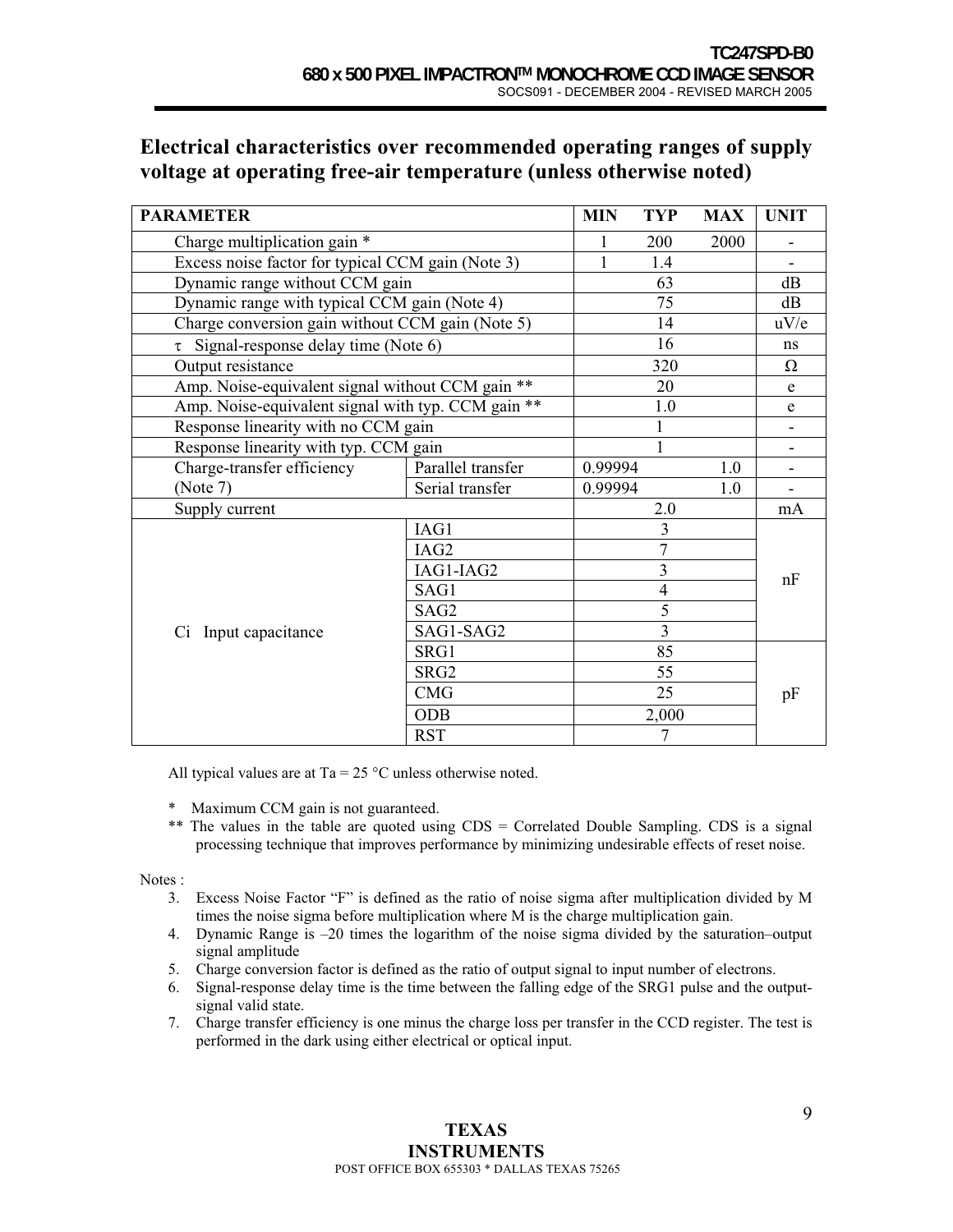| <b>PARAMETER</b>                              |                                                     | TYP MAX<br>MIN     | <b>UNIT</b>   |
|-----------------------------------------------|-----------------------------------------------------|--------------------|---------------|
| Sensitivity with typical                      | No IR-cut filter                                    | 3660               |               |
| CCM gain (Note 8)                             | With IR-cut filter                                  | 620                | $V/Lx$ sec    |
| Sensitivity without                           | No IR-cut filter                                    | 18.3               | $V/Lx$ sec    |
| CCM gain (Note 8)                             | With IR-cut filter                                  | 3.1                |               |
| Saturation signal output no CCM gain (Note 9) | 400                                                 |                    |               |
|                                               | Saturation signal output Anti blooming Enable       |                    |               |
| no CCM gain(Note 9)                           |                                                     | mV                 |               |
|                                               | Saturation signal output with typ CCM gain (Note 9) |                    |               |
|                                               | Zero input offset output (Note 10)                  |                    |               |
|                                               | Blooming overload ratio (Note 11)                   |                    |               |
| Image area well capacity                      | 28k                                                 | e                  |               |
| Smear (Note 12)                               |                                                     |                    |               |
| Dark current (Note 13)                        | 0.01                                                | nA/cm <sup>2</sup> |               |
| Dark signal (Note 14)                         | 0.01                                                | mV                 |               |
| Spurious                                      | Dark                                                | 5.0                | mV            |
| non-uniformity                                | Illuminated                                         | $-30$<br>30        | $\frac{0}{0}$ |
| Column uniformity (Note 15)                   | 2.0                                                 | $\frac{0}{0}$      |               |
| Electronic-shutter capability                 | 1/2000<br>1/30                                      | S                  |               |

## **Optical characteristics**

# **Ta = 25°C, Integration time = 16.67msec (unless otherwise noted)**

Notes:

- 8. Light source temperature is 2856 °K. The IR filter used is CM500 1mm thick.
- 9. Saturation is the condition in which further increase in exposure does not lead to further increases in output signal.
- 10. Zero input offset is the residual output signal measured from the reset level with no input charge present. This level is not caused by the dark current and remains approximately constant independent of temperature. It may vary with the amplitude of SRG1.
- 11. Blooming is the condition in which charge induced by light in one element spills over to the neighboring elements.
- 12. Smear is the measure of error signal introduced into the pixels by transferring them through the illuminated region into the memory. The illuminated region is 1/10 of the image area height. The value in the table is obtained for the integration time of 33.3ms and 1.5 MHz vertical clock transfer frequency.
- 13. Dark current depends on temperature and approximately doubles every 8  $C^{\circ}$ . Dark current is also multiplied by CCM operation. The value given in the table is with the multiplier turned off and it is a calculated value.
- 14. Dark signal is actual device output measured in dark.
- 15. Column uniformity is obtain by summing all the lines in the array, finding the maximum of the difference of two neighboring columns anywhere in the array, and dividing the result by the number of lines.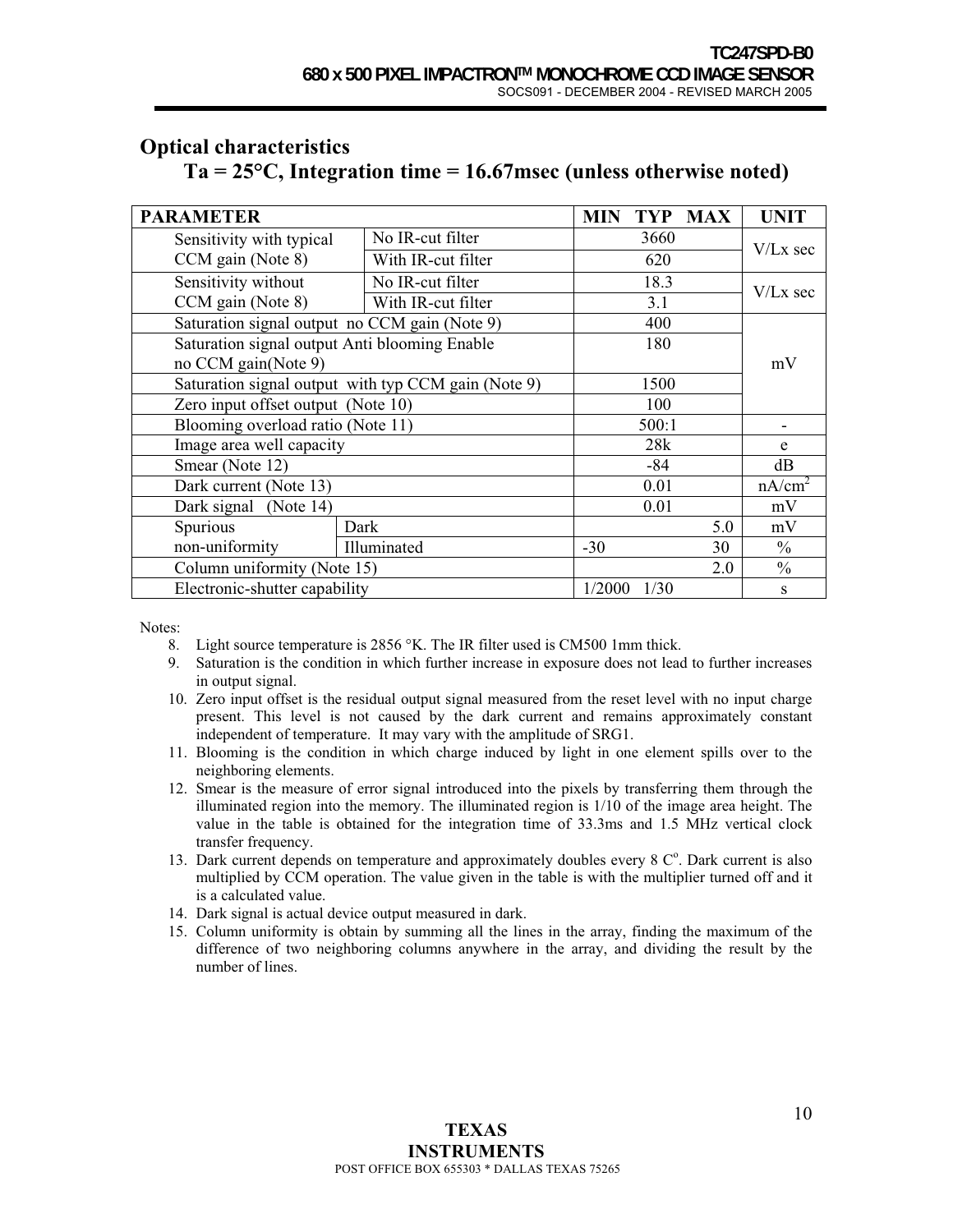

#### **FIGURE 1. Serial Register Pixel Cross Section**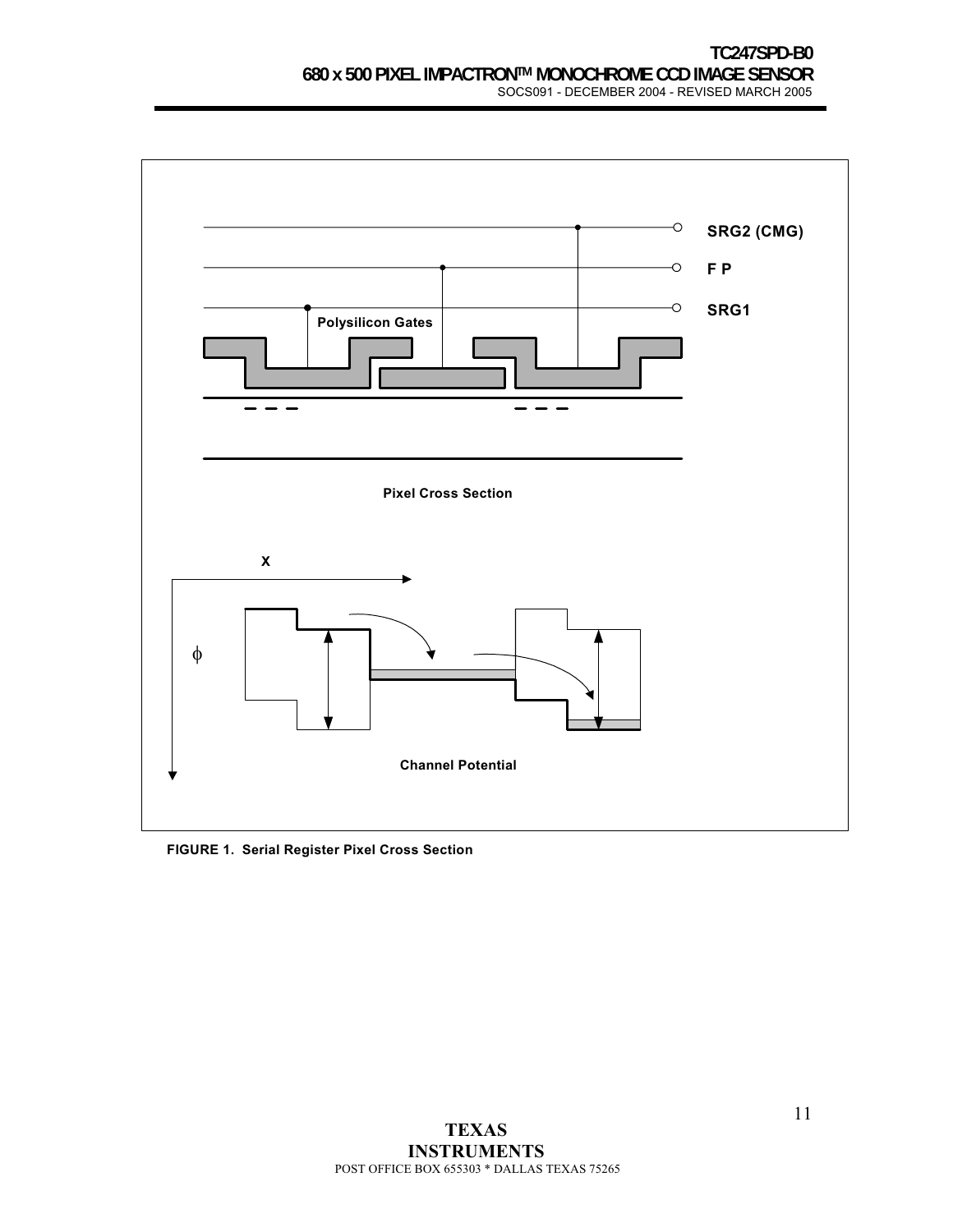

**FIGURE 2-a. Progressive Scan Timing**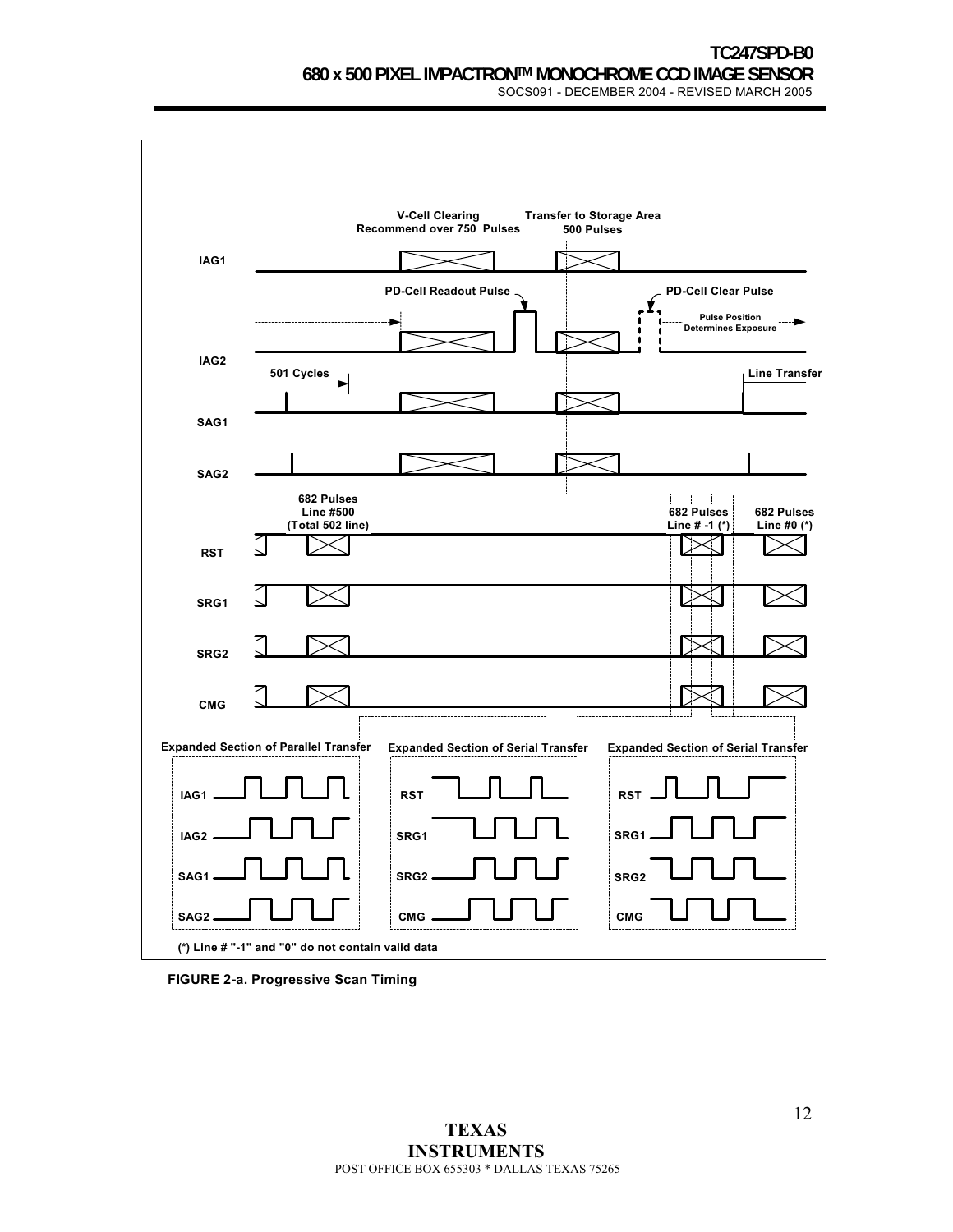

**FIGURE 2-b. Interlace Timing of Line Summing Mode**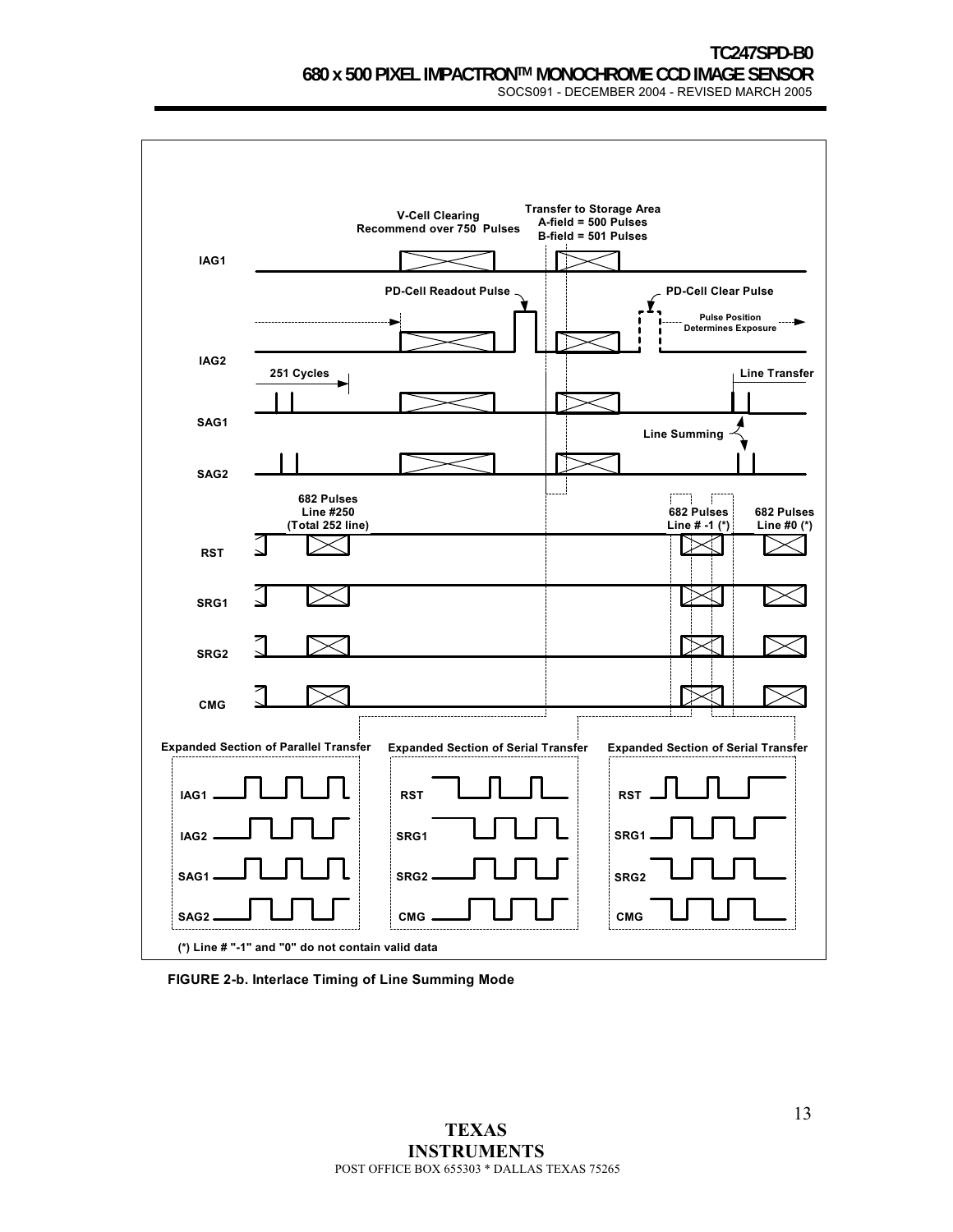

**FIGURE 3. Serial register Clock Timing for CDS Implementation**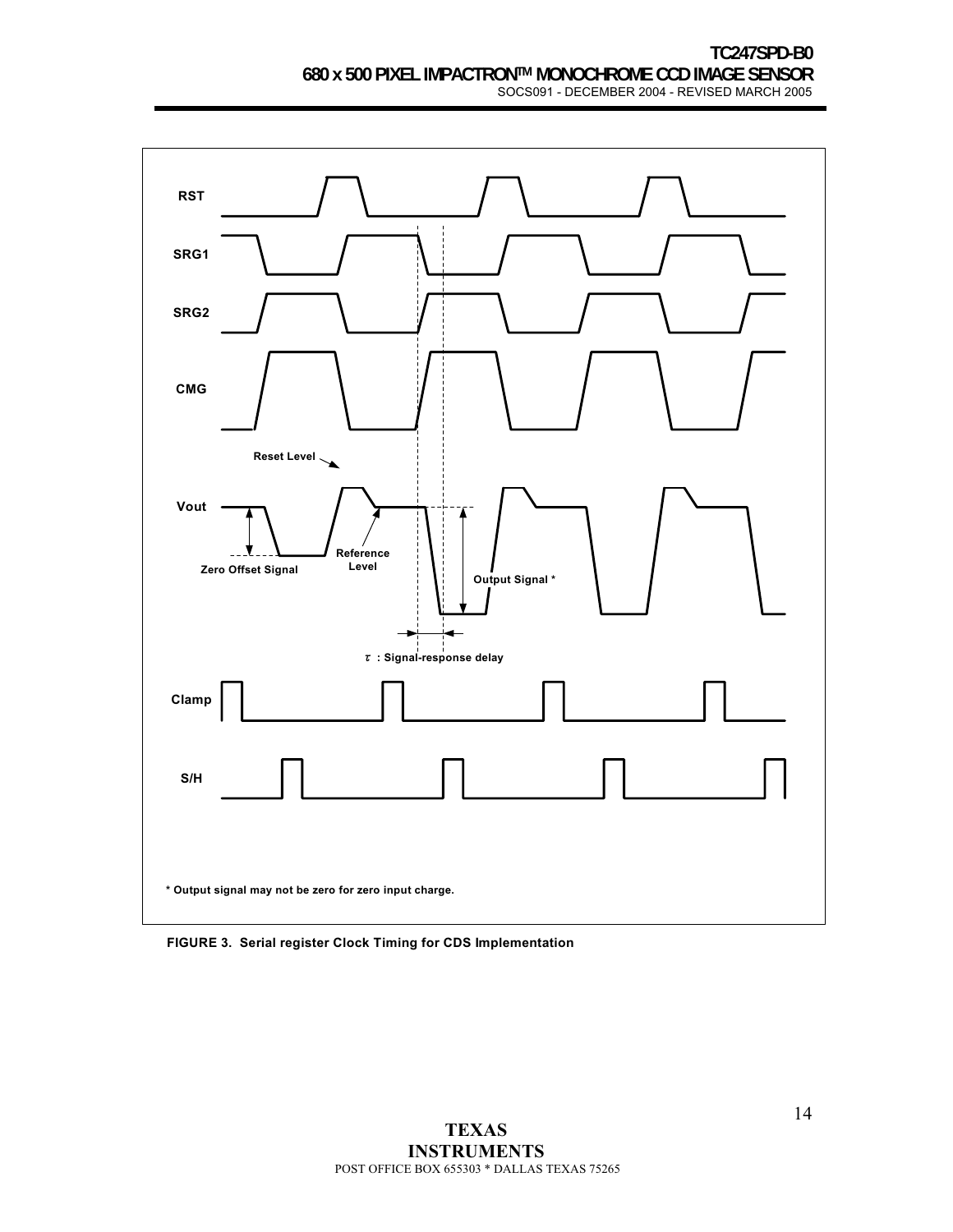

**FIGURE 4. Detailed output signal**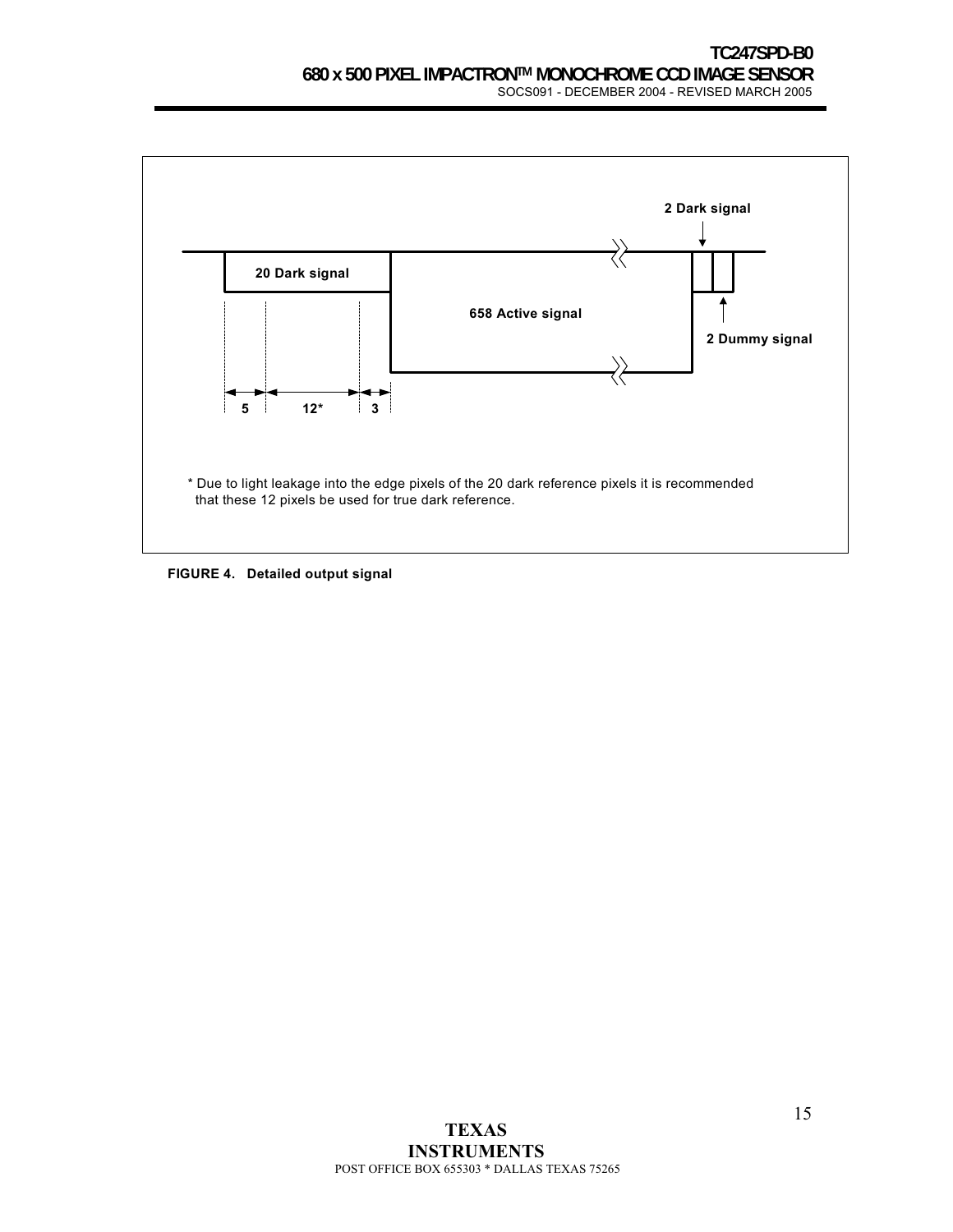

**FIGURE 5. Serial Transfer Timing (12.5HMz applications)**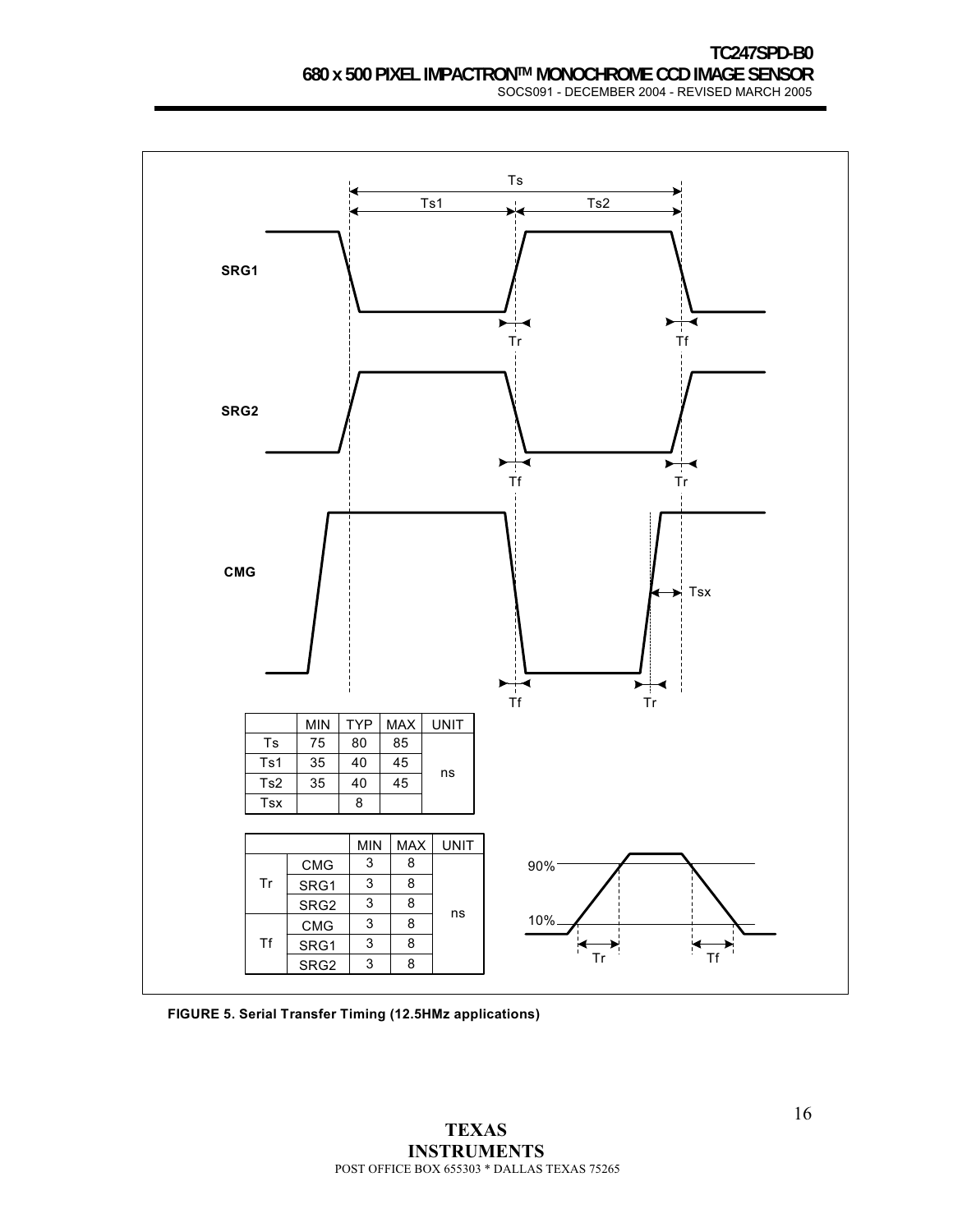

**FIGURE 6. Vertical Transfer Timing (1.5 MHz application)**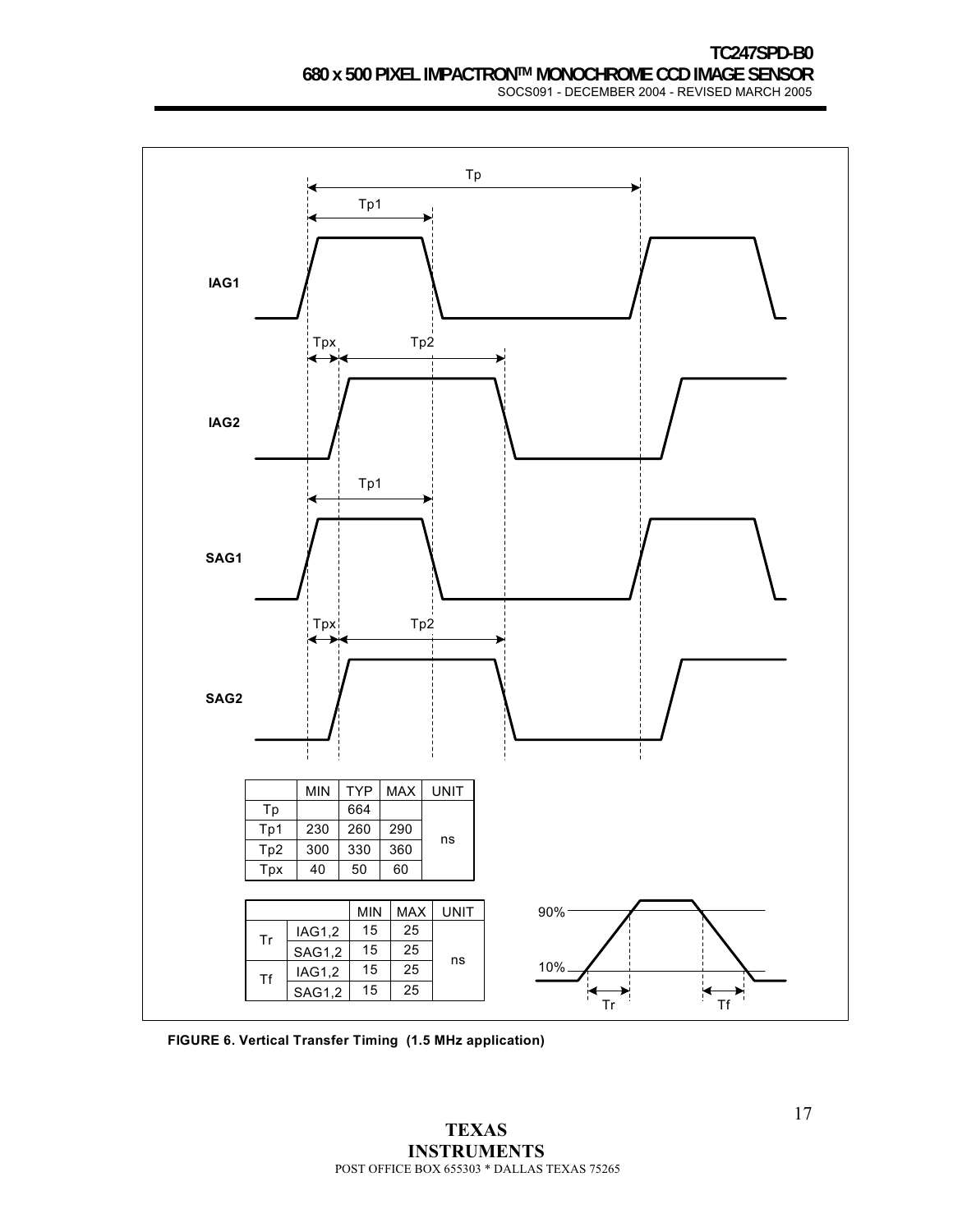

**FIGURE 7. Typical Line Transfer Timing**



**FIGURE 8. Typical PD-Readout and Exposure Control Timing**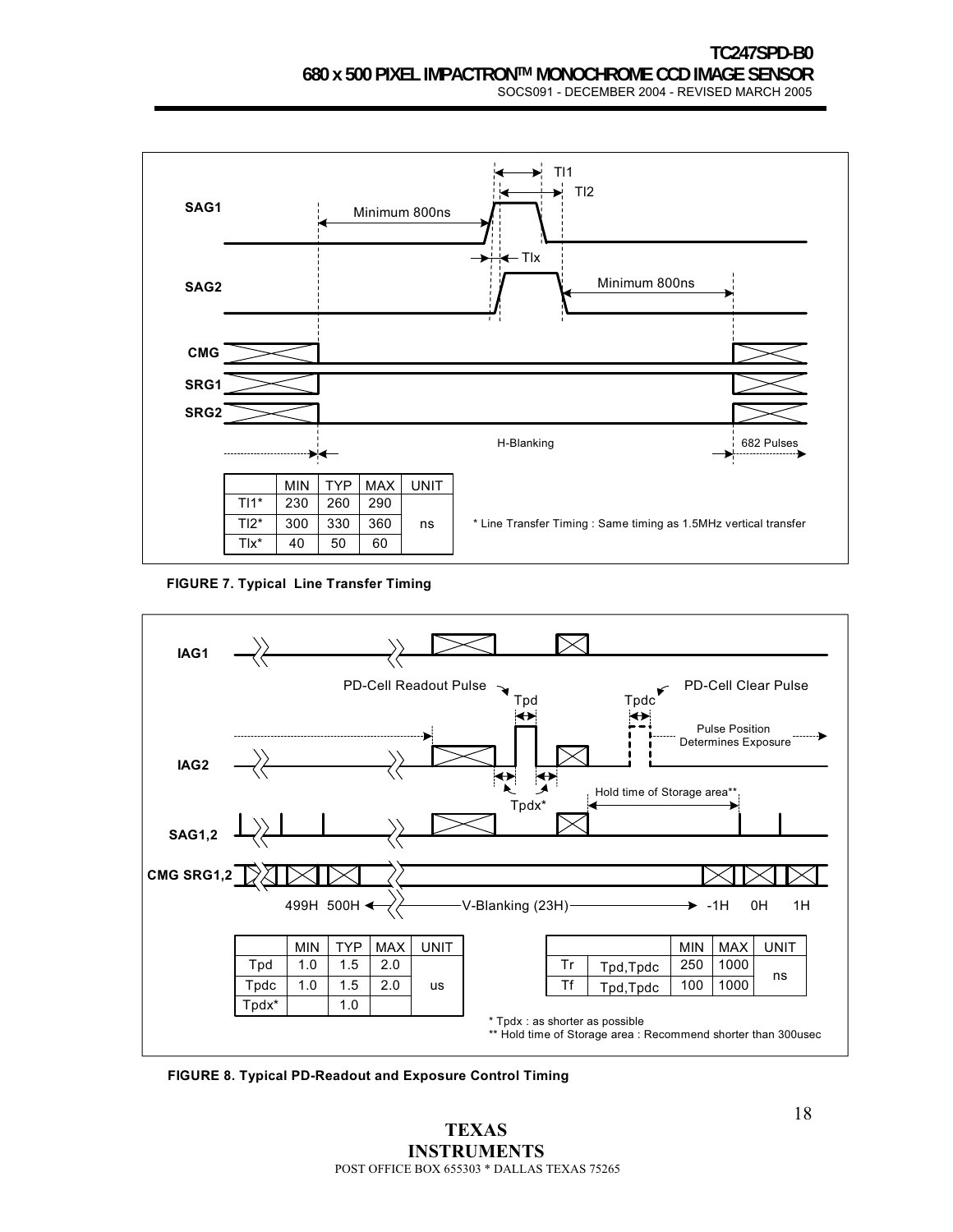

**FIGURE 9. Typical Spectral Responsivity**



**FIGURE 10. Typical Spectral Quantum Efficiency**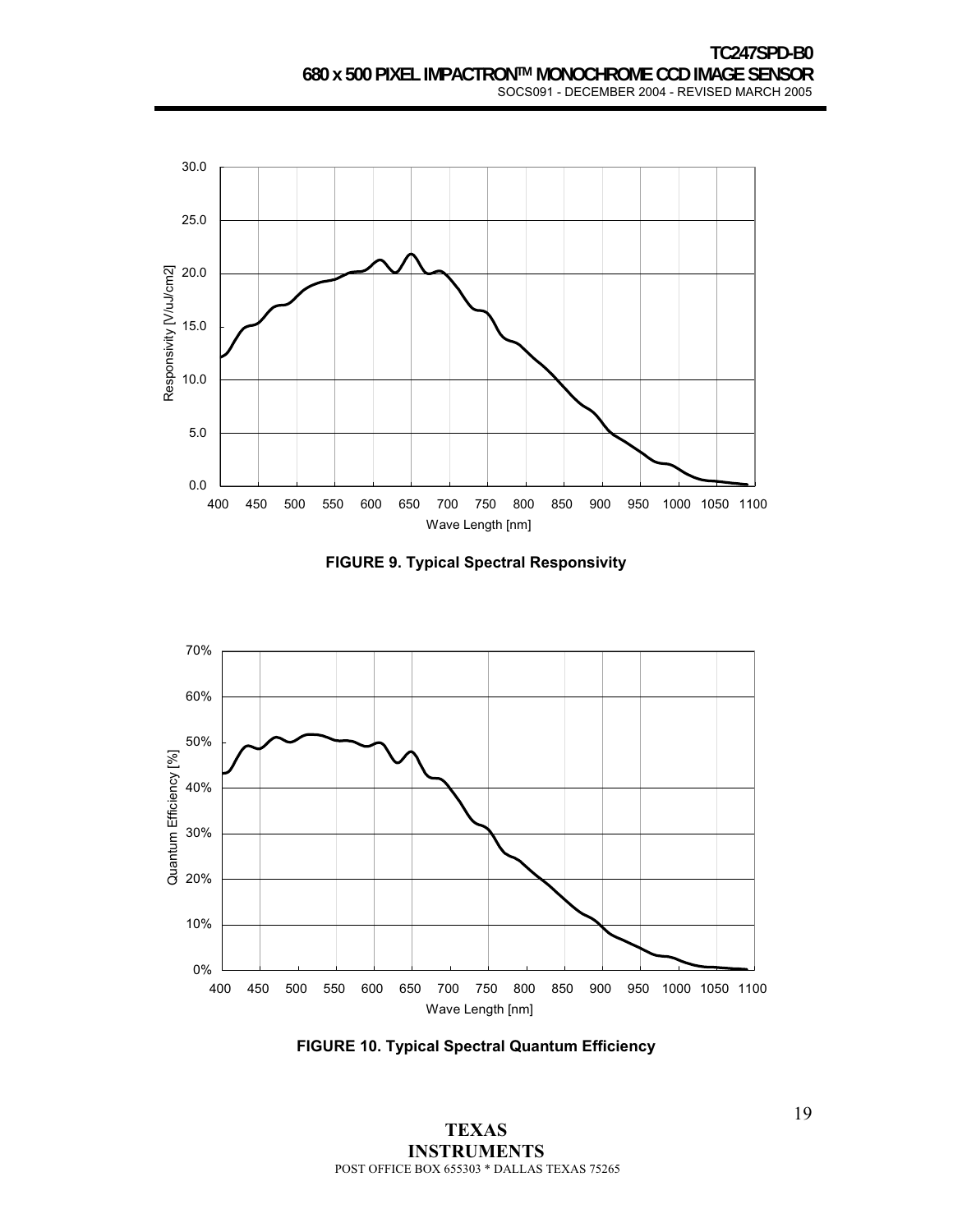

**FIGURE 11. Typical Variation of Multiplication Gain with CMG High Voltage**



**FIGURE 12. Typical Cooling Capability**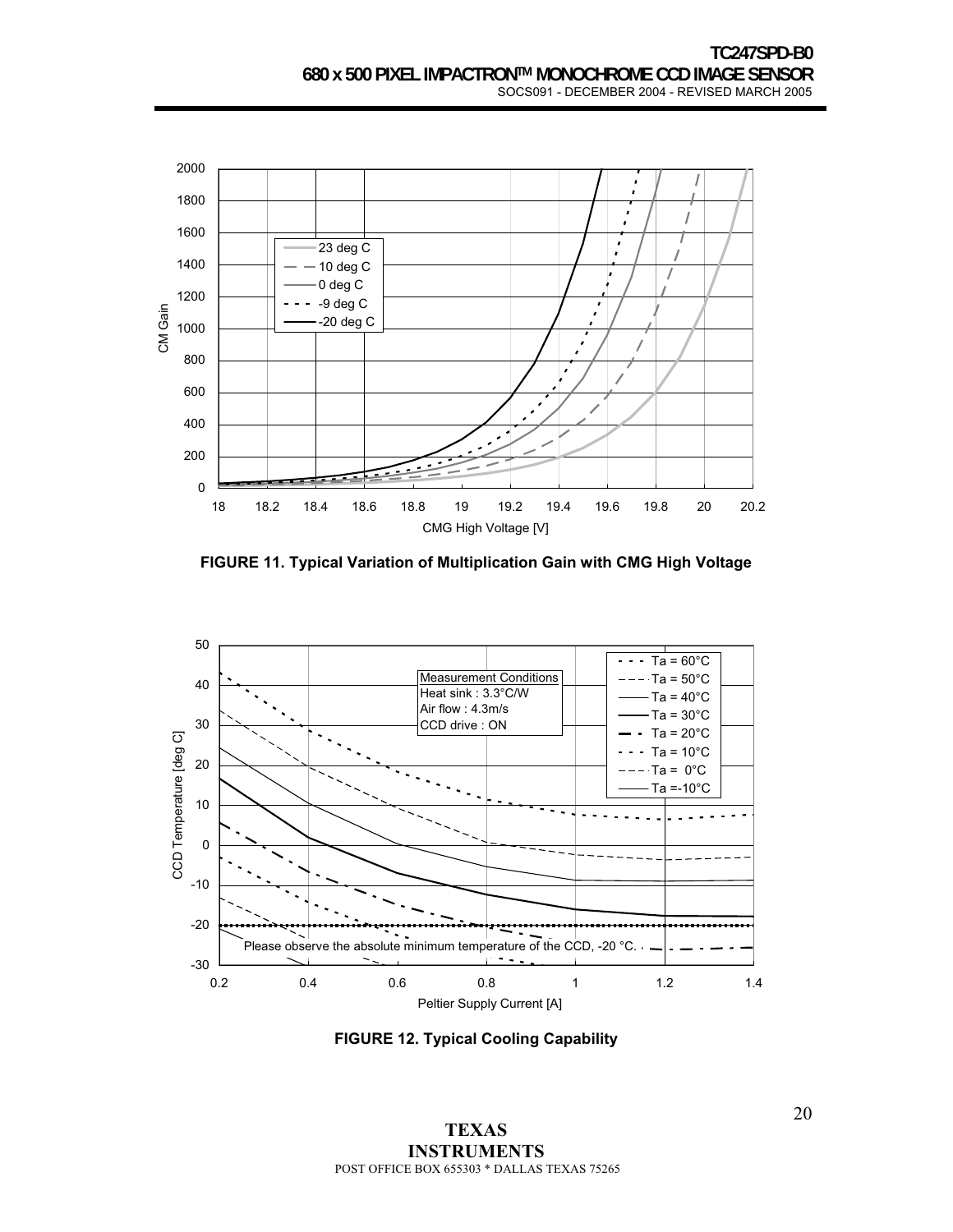

**FIGURE 13. Typical Thermistor Characteristics**



**FIGURE 14. Typical Thermistor Characteristics (Detail)**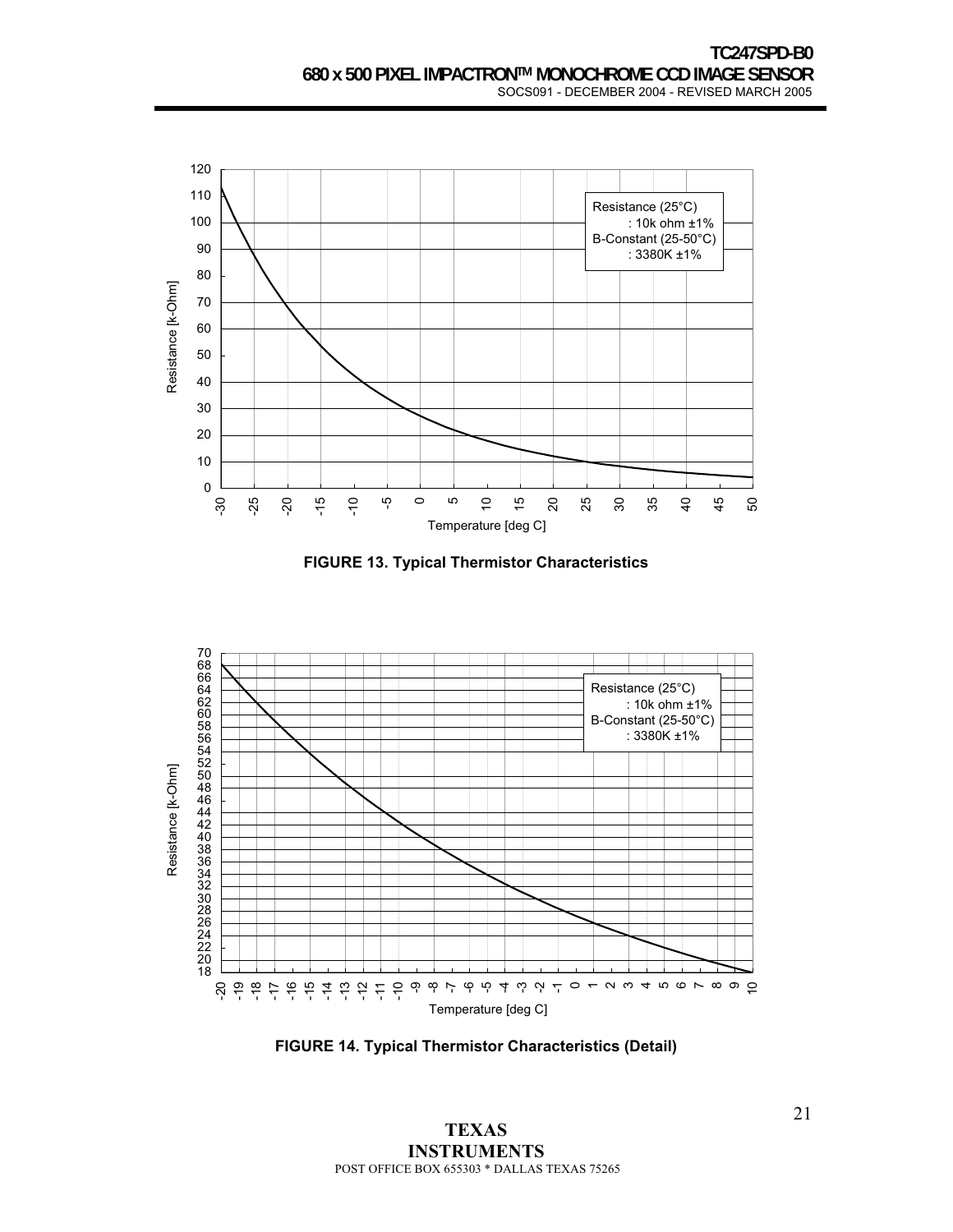

**FIGURE 15. Typical IAG Driver Circuits**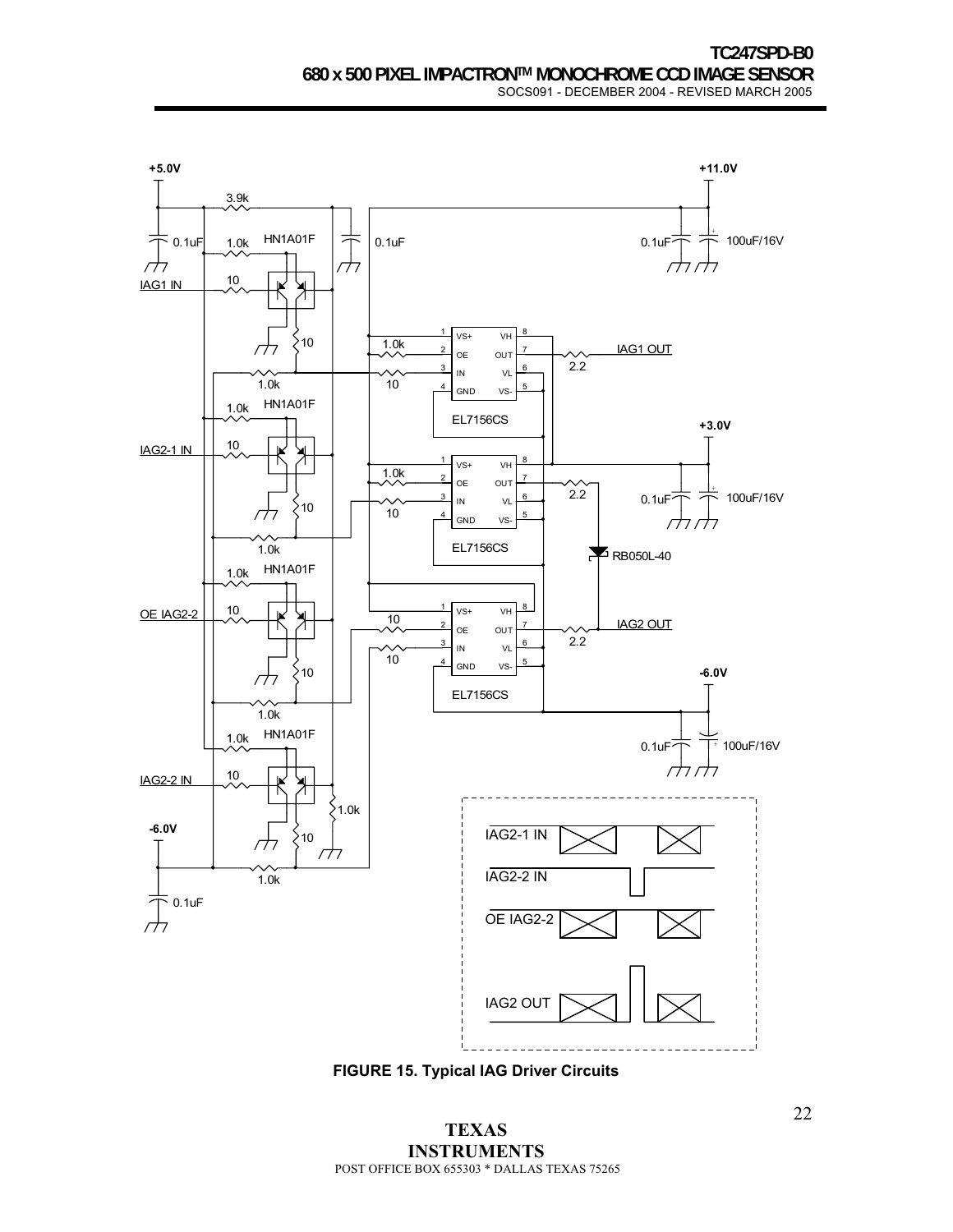

**FIGURE 16. Typical SAG Driver Circuits** 



**FIGURE 17. Typical SRG and RST Driver Circuits**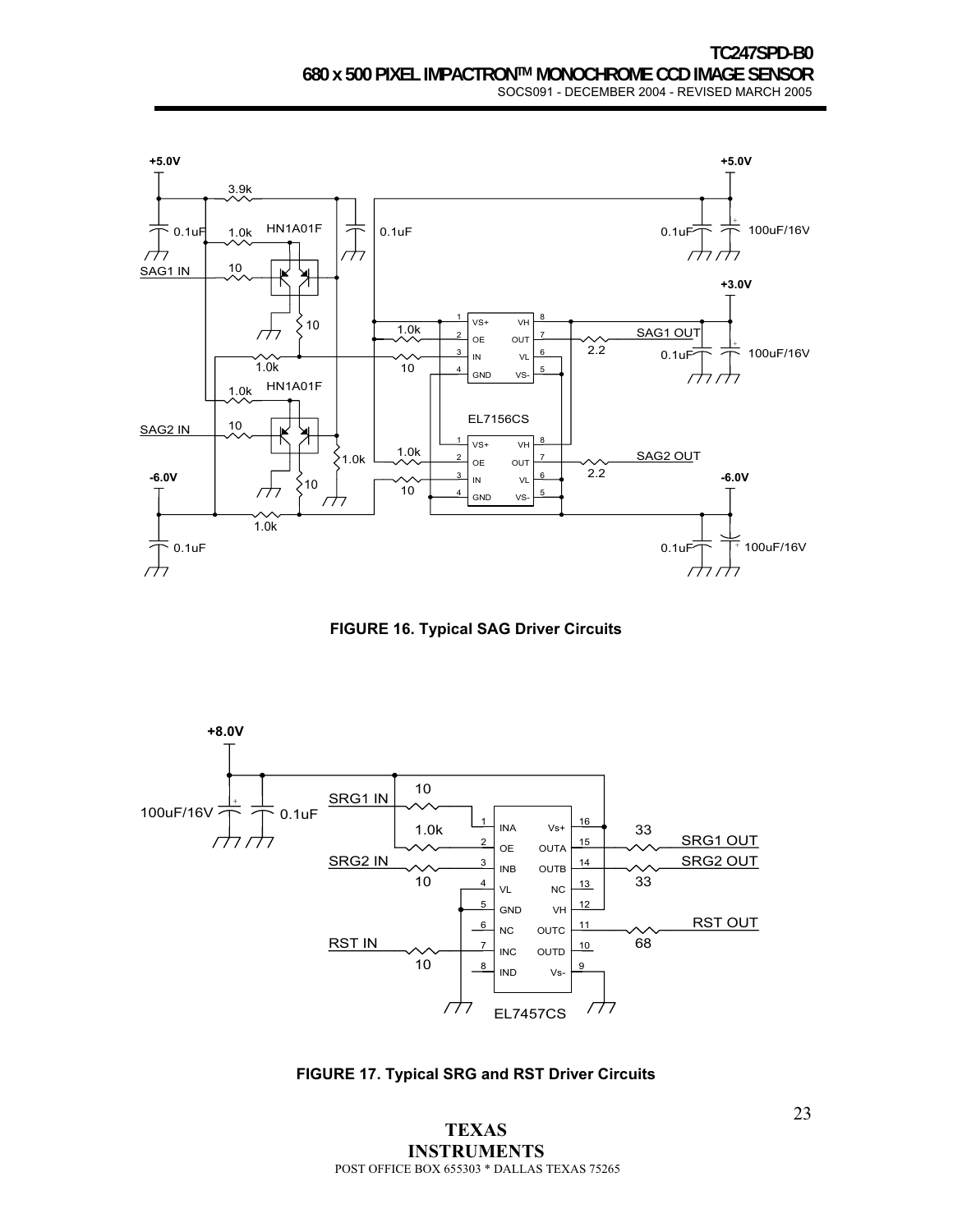

**FIGURE 18. Typical CMG Driver Circuits**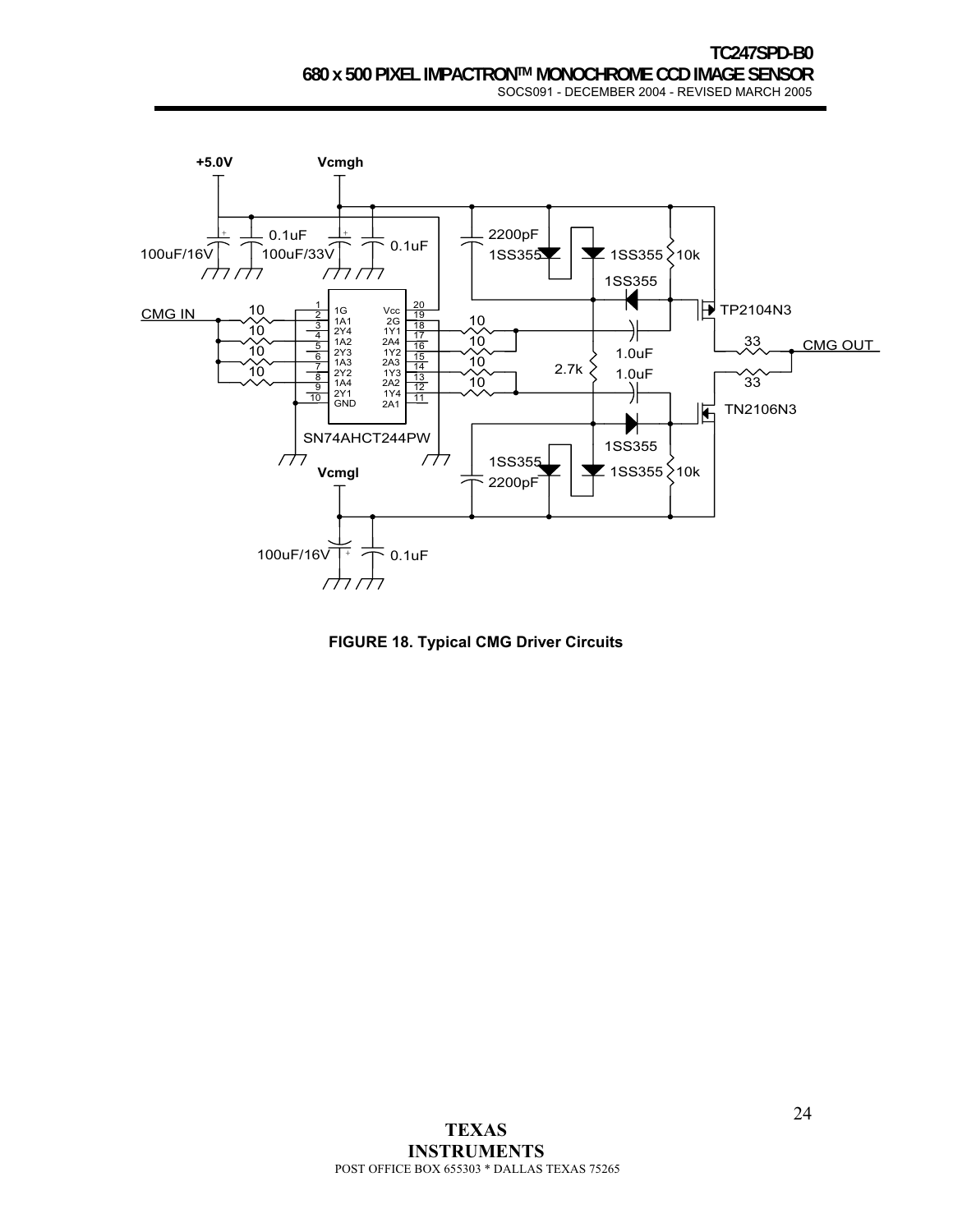## **Mechanical data**

The package for the TC247SPD consists of a ceramic base, a glass window, and a 24-pin lead frame. The glass window is hermetically sealed to the package. The package leads are configured in a dual-in-line arrangement and fit into mounting holes with 1,78 mm center-to-center spacing.

### **Attention**

Be careful when attaching an external heat sink to the package. Fastening it too strongly may crack or puncture the package, making it susceptible to moisture or humidity.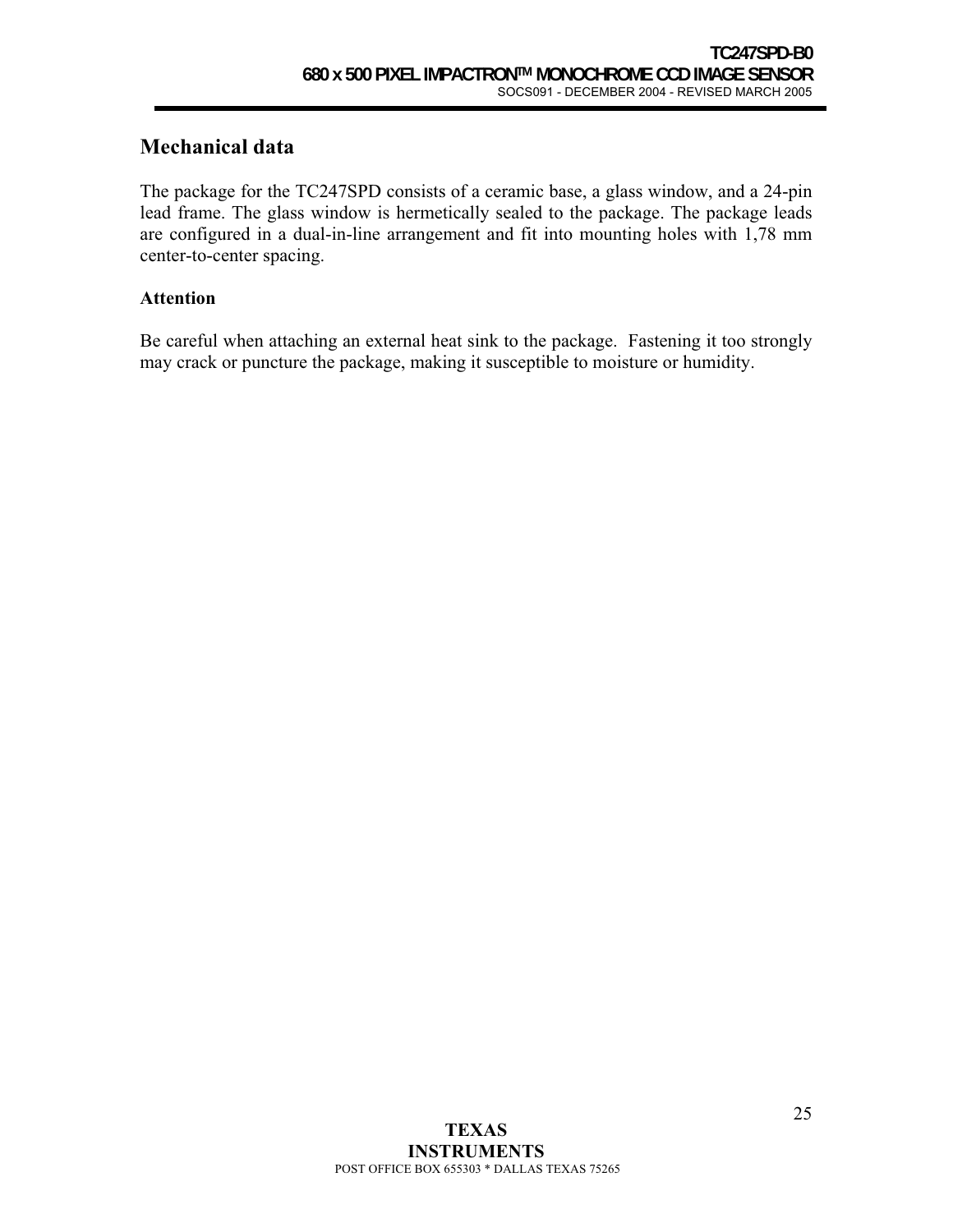

POST OFFICE BOX 655303 \* DALLAS TEXAS 75265